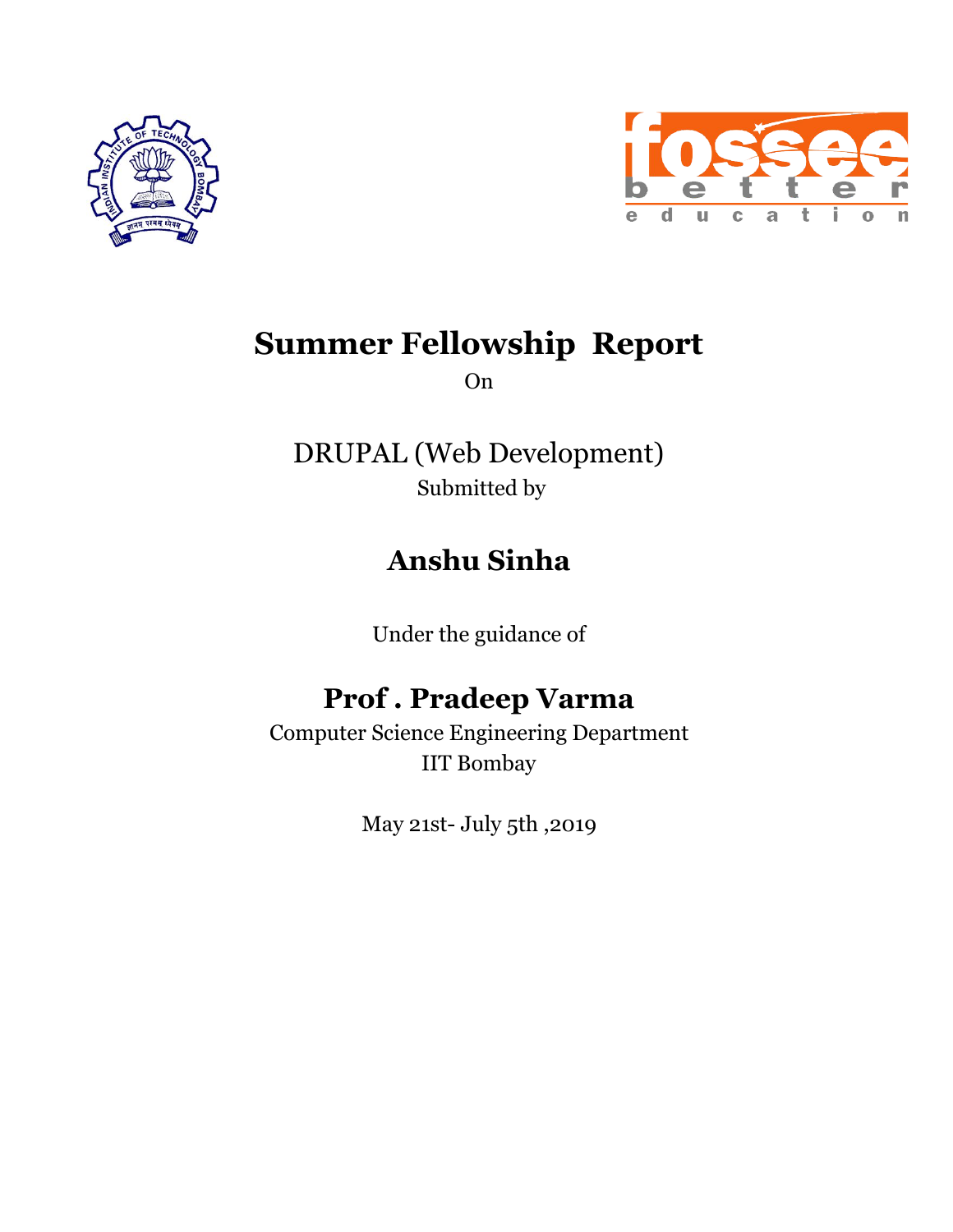## **Acknowledgement**

This report has been prepared for the internship that has been done in the National Virtual Library of India (NVLI), Janpath Office (National Mission on Libraries, Janpath Bhawan), Delhi in order to study the practical aspects of the Drupal its implementation in the real field with the purpose of learning and exploring in the mentioned field and for professional development.

The aim of this internship is to be familiar with the implication of Drupal and uses of concerned theoretical knowledge and clarifying the career goals so, I have successfully completed the internship and compiled this report as the summary .

I would like to express my sincere gratitude to my project head Prof . Pradeep Varma who has given me this valuable opportunity to work in such a learning environment to get an industrial based experience . I am also grateful to enthusiastic team of NVLI project especially the Technical team. The Technical team comprising of three great mentors Mr. Pratish Jha , Mr. Manish Kala , Miss. Sonpriya Rawat their constant supervision and support was truly helpful in completing my tasks and my internship.

Anshu Sinha Place : Delhi Date : 5th July 2019



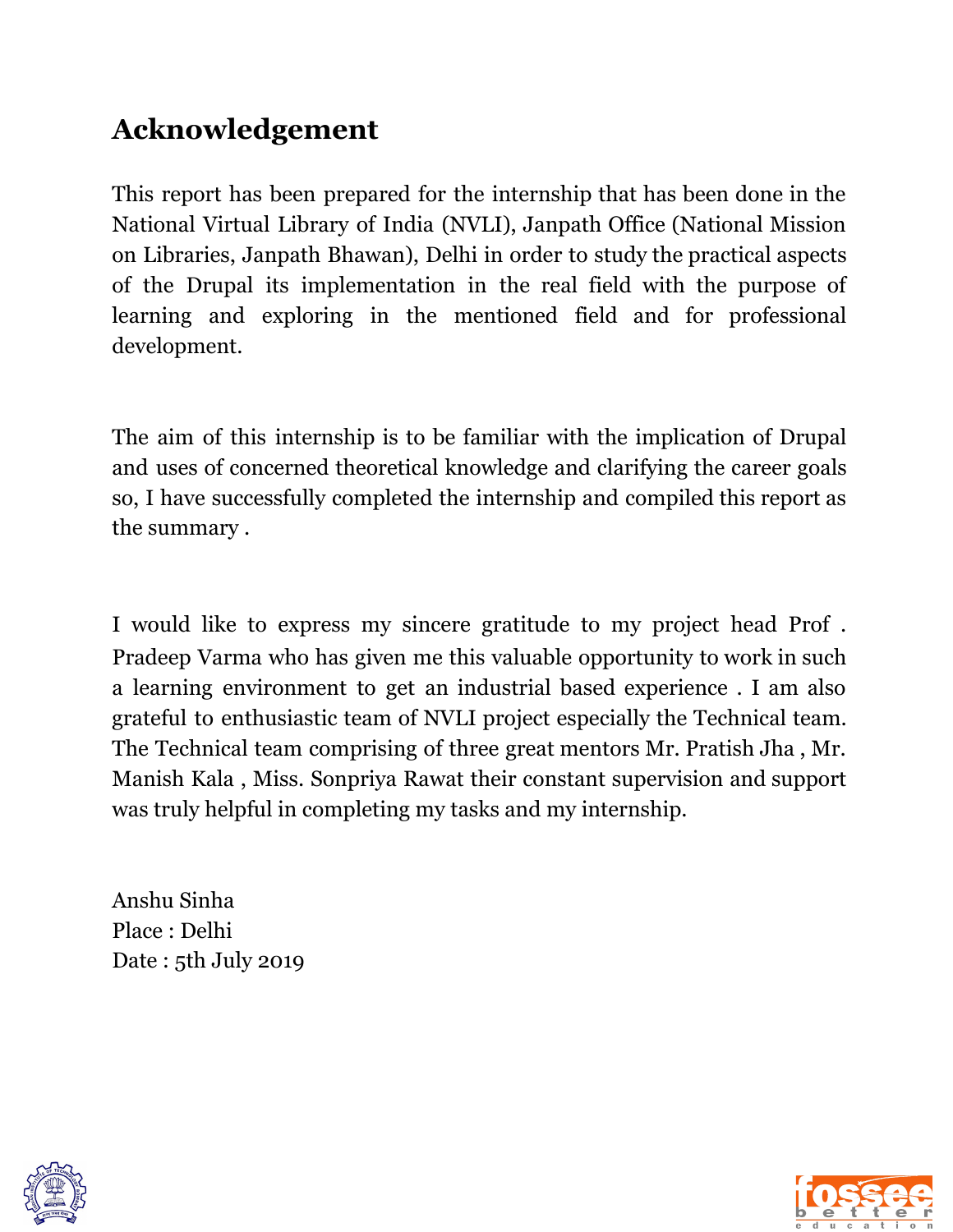### **Content**

#### **1. Introduction**

1.1 Drupal

#### **2. Overview of NVLI**

2.1 Insight into NVLI

#### **3. Modules**

3.1 Importance of Modules

#### **4. Flexslider Module**

4.1 About 4.2 Installation and Configuration

#### **5. Paragraph Module**

- 5.1 Introduction
- 5.2 Configuration and Installation
- 5.3 Bootstrap Paragraphs
- 5.4 Varbase Project Modules
- 5.5 Configuration of Paragraph types
- 5.6 Configuration of Content types

#### **6. Multiple PDF view**

6.1 Settings and Configuration



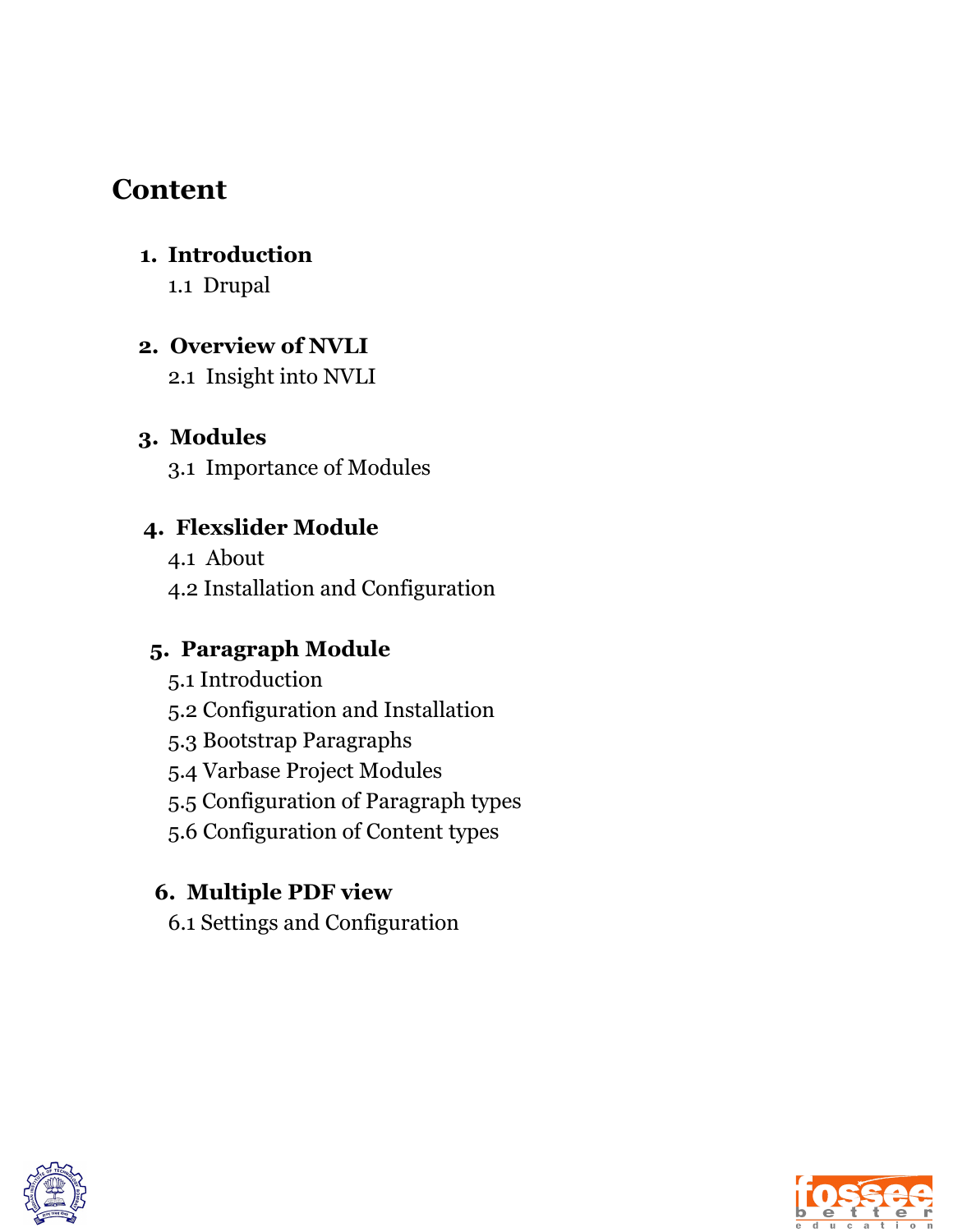#### **7. Multiple Video view**

7.1 Settings and configuration

#### **8. Taxonomy**

- 8.1 Overview
- 8.2 Basic configuration
- 8.3 Aggregation settings
- 8.4 Applications of Taxonomy and Aggregate settings

#### **9. Working with Advance view**

- 9.1 Contextual filters
- 9.2 Relationships
- 9.3 Application

#### **10. Analytics for a Drupal Website**

- 10.1 Introduction
- 10.2 Google Analytics
- 10.3 Matomo Analytics

#### **11. Reference**



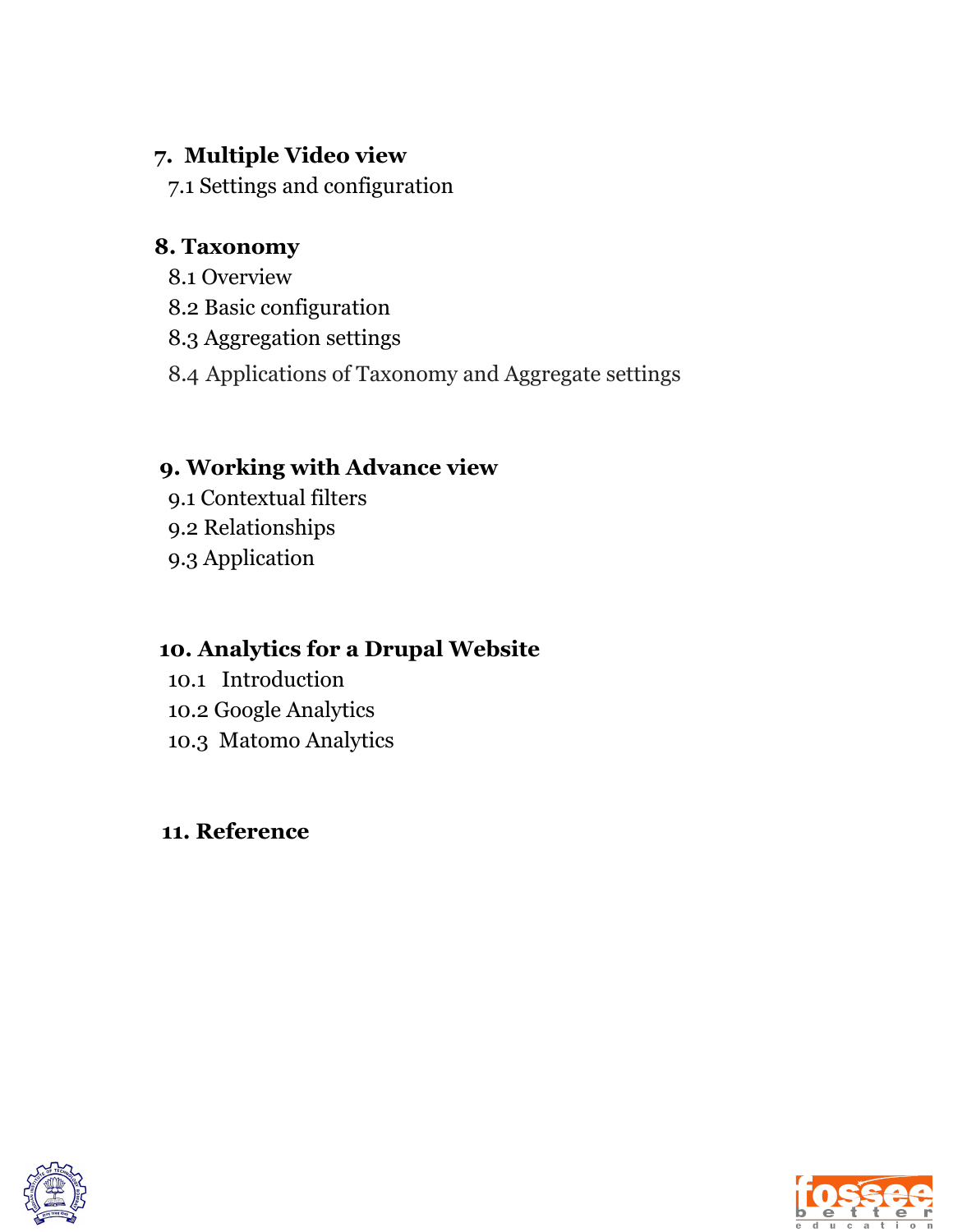### **Introduction to Drupal**

Drupal is a free and **open-source content management** framework written in PHP and distributed under the General Public License(GNU). Drupal provides a back-end framework for at least 2.3% of all websites worldwide ranging from personal blogs to corporate, political, and government sites.

The standard release of Drupal, known as Drupal core, contains basic features common to content-management systems. These include user account registration and maintenance, menu management, RSS feeds, taxonomy, page layout customization, and system administration. The Drupal core installation can serve as a simple website, an Internet forum, or a community website providing for user-generated content.

Although Drupal offers a sophisticated API for developers, basic Web-site installation and administration of the framework requires no programming skills because of which the user with minimal knowledge of coding can build a website with Drupal. Drupal runs on any computing platform that supports both a web server capable of running PHP and a database to store content and configuration.

Drupal is a content management software. It's used to make many of the websites and applications you use every day. But what sets it apart is its flexibility; modularity is one of its core principles.



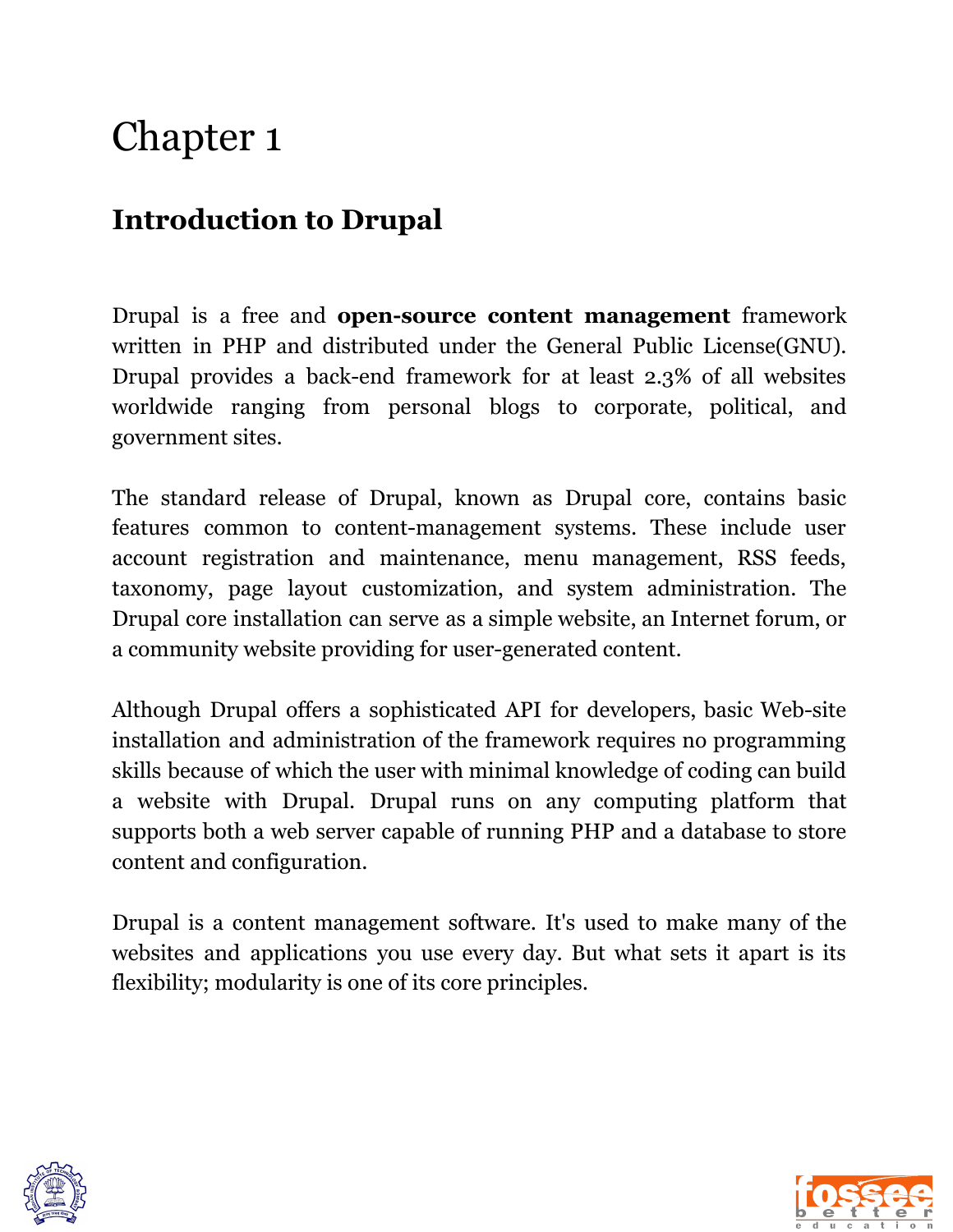Its tools help you build the versatile, structured content that dynamic web experiences need. For any special functionality, one needs in his website can be attained by modules provided by Drupal.

Drupal makes it easy for the user to build a website. Drupal is one of the CMS because:

1. Drupal comes with the option of choosing from the variety of modules and third-party integrates that can be used for developing a website adhering to your preference.

2. Drupal comes with clean markup code out of the box that makes it easy for developers to manage content publishing.

3. The competency of Drupal lies in its versatility. Since it is open-source, any web developer can work on it and provide the user with numerous choices.



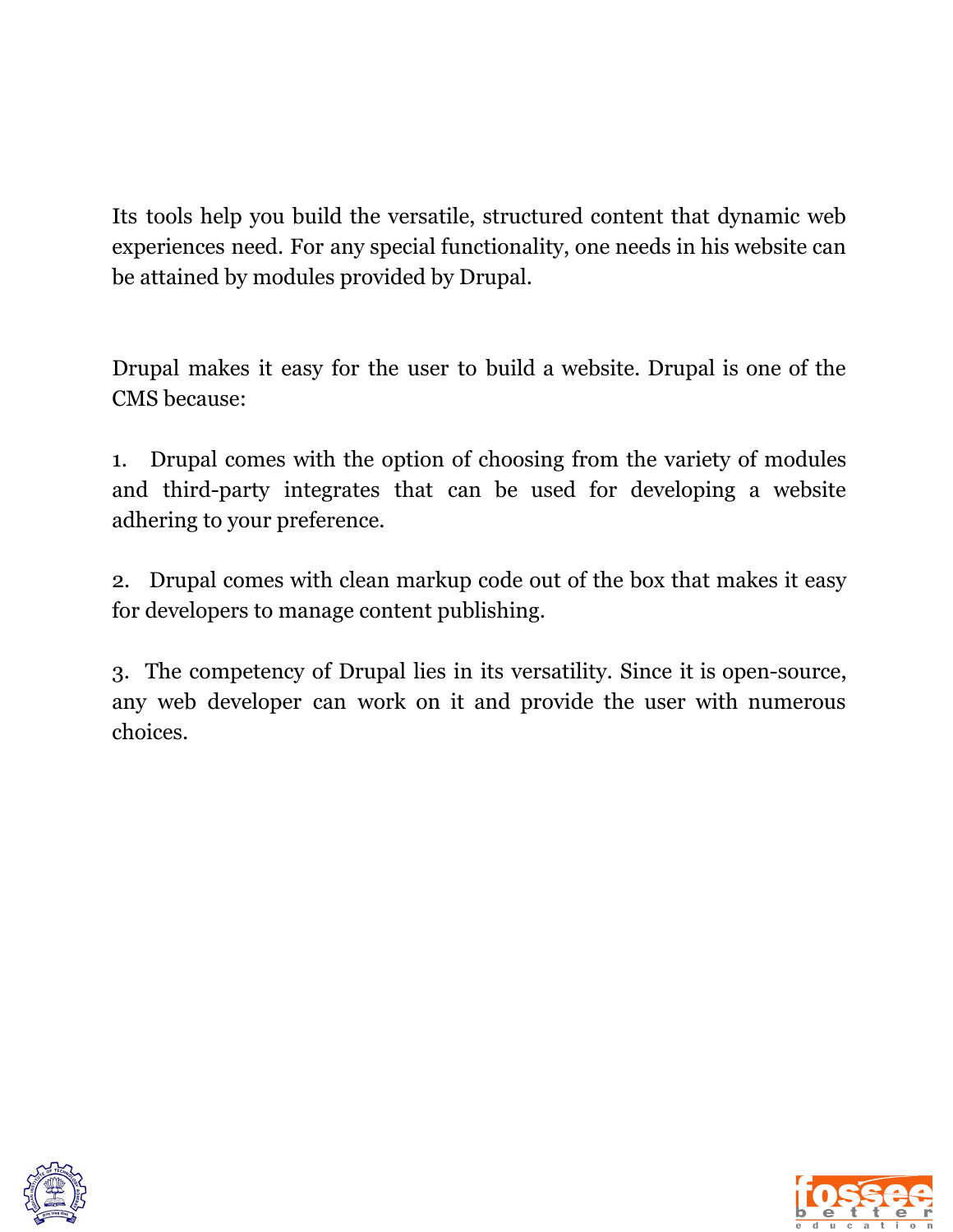### **Overview of NVLI**

#### **National Virtual Library of India or (NVLI)**

NVLI is an initiative by the Ministry of Culture, a platform that hosts data of cultural relevance from various repositories and institutions all over India.

Research, academics and also general users from various sectors are today depending more on digital information. Corresponding to this demand an increasing amount of digitized data and services based on such data are being initiated. Digital Information today serves as an important knowledge asset.

While the expansion of the digital data and information services heralds a new and exciting era, it also presents many issues and challenges. The common user is often clueless about the existence of resources that are useful. The problem is akin to having large collection of printed materials in the form of books and journals but only when it is organized and services are provided, it is called a 'library'. In fact immense amount of information are digitized under several projects carried out by various Agencies and Govt. Departments like MOC, State Govts, etc.

Most of them are available on the web, but are dispersed. There is no comprehensive database built for all such resources. The true potential can only be exploited for use by the masses when it is usefully organized and presented in user-friendly services including multilingual services.



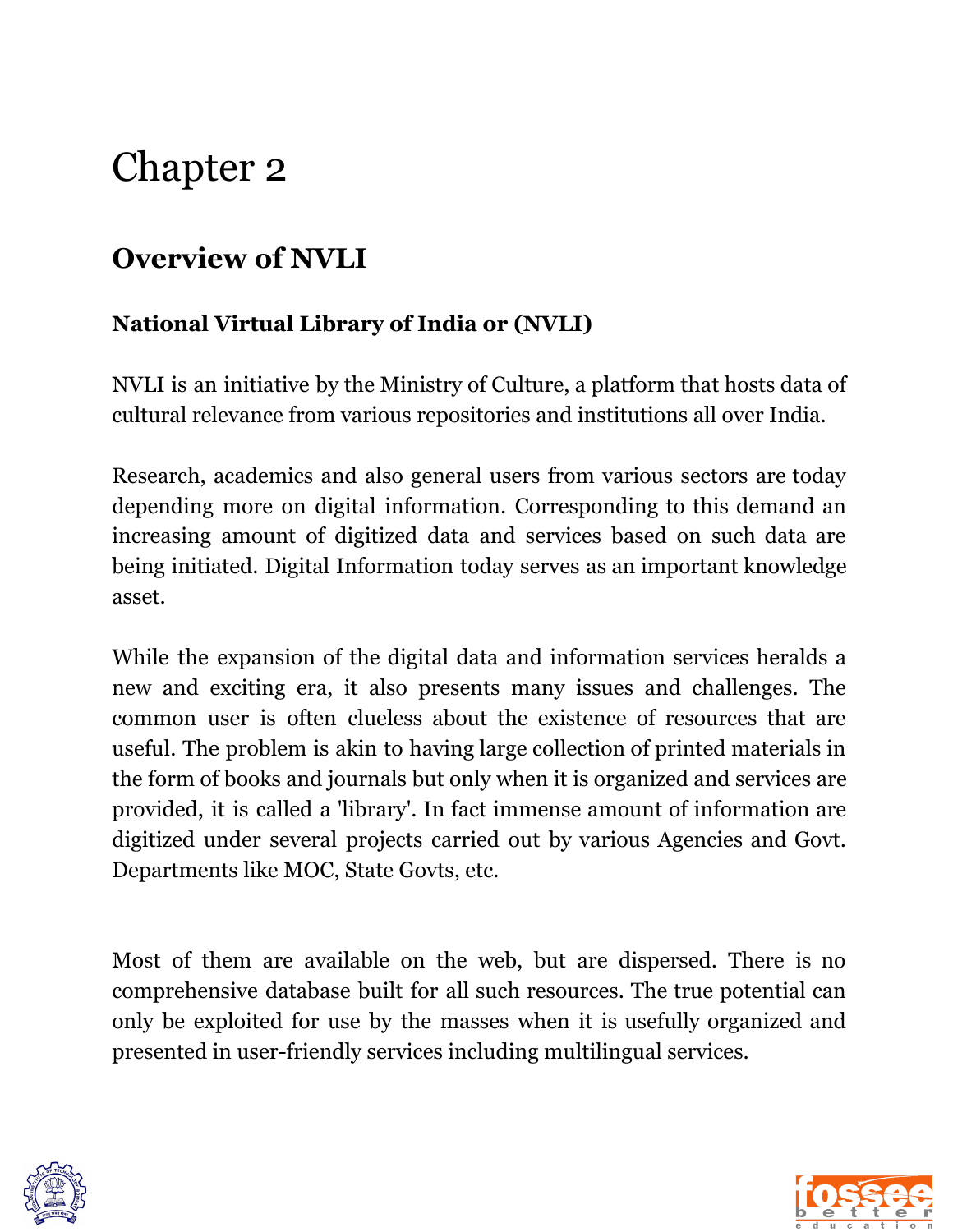Digital era has also brought in 'digital divide' and has marked the society into digital haves and have-nots. It is no longer a matter of choice but rather a compulsion to find ways and means of bridging the gap between the two sections. Virtual library will go a long way in filling up the gap.

The target users of NVL will be students, researchers, doctors, professionals, and novice users, including educationally, socially, economically, physically disadvantaged groups. They can be built incorporating many modules to cater to information needs.

The objective of National Virtual Library of India (NVLI) is to facilitate the creation of a comprehensive database on digital resources of India on information about India in an open access environment.



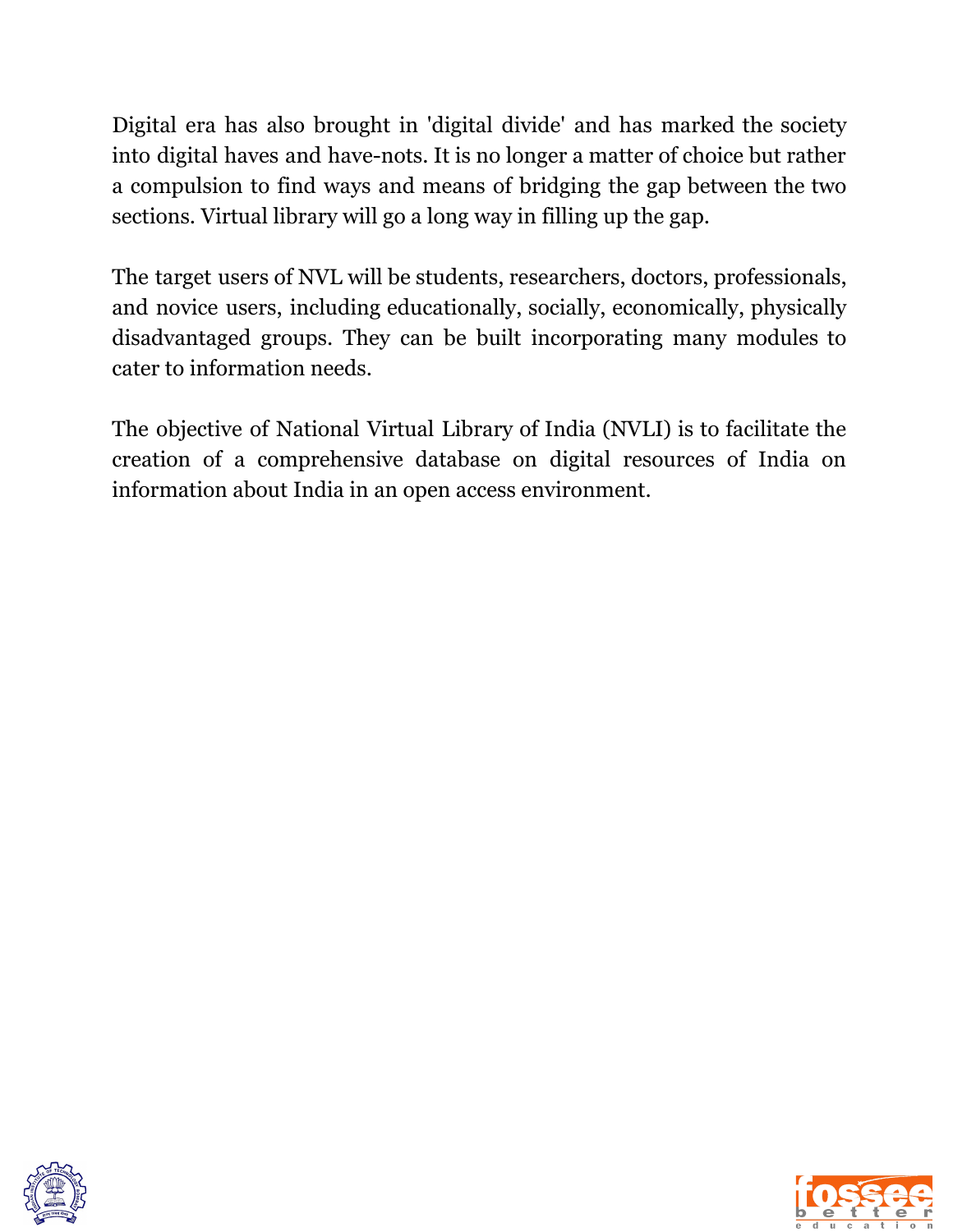## **Modules**

The basic functionality needed to develop a website is provided by Drupal in its core itself. The user just needs to enable it from the extension. The core modules make it easy to add content, publish them and create pages.

The module gives the user full control over how they want their website's functionality.

A module is a set of PHP, JavaScript, and/or CSS files that extends site features and adds functionality. All the additional functions user need in his site are provided by Drupal in the form of modules. Modules are the elements which provide Drupal with its flexibility and make it one of the best CMS out there.

The user can turn the features and functionality on by installing the module and can turn it off by uninstalling the module but before uninstalling, the user may need to remove data and configuration related to the feature or functionality. Each module that is installed adds to the time needed to generate pages on your site, so it is a good idea to uninstall modules that are not needed.

Hence to improve the features and functioning of the NVLI project here are some of the contributed module we worked on for resolving the issues.



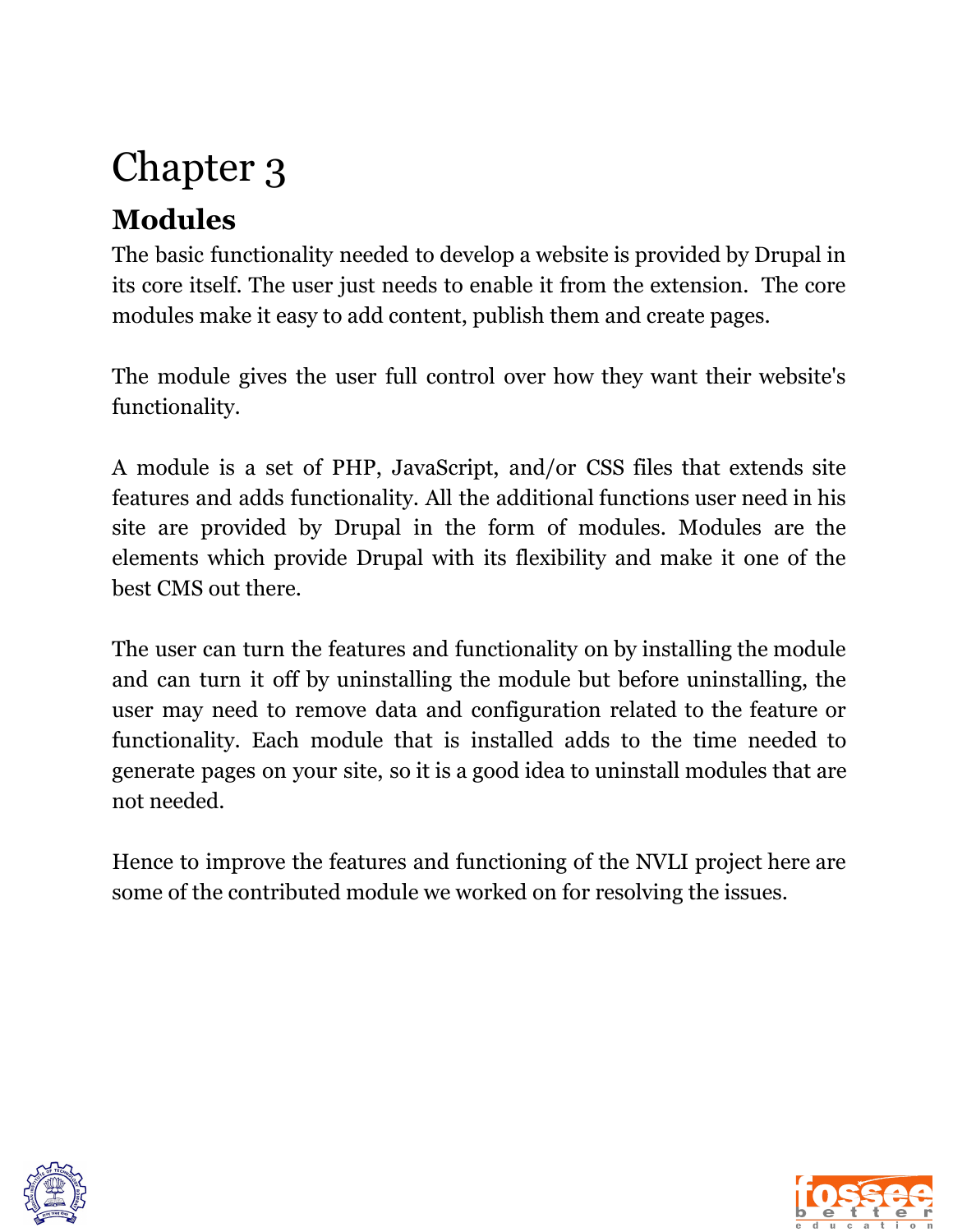## **Flexslider module**

#### **4.1 About**

Flexslider is a power-full Drupal module which integrates with the flex-slider library which allows us to build responsive and resizable slideshows. It is basically a jQuery plugin by WooThemes and it makes it very easy to create slideshows.

The features provided by Flexslider slideshow are as follows:-

- Touch enabled navigation
- Keyboard navigation
- Configurable slide animations
- Multiple sliders per page

It can be used in different ways integrating with different sections :-

- As a library to be used with any other theme or module by calling drupal\_add\_library('flexslider', 'flexslider') or preferably with libraries\_load('flexslider') or with flexslider\_add()
- Integrates with Fields (flexslider fields)
- Integrates with Views using a style plugin (flexslider\_views)



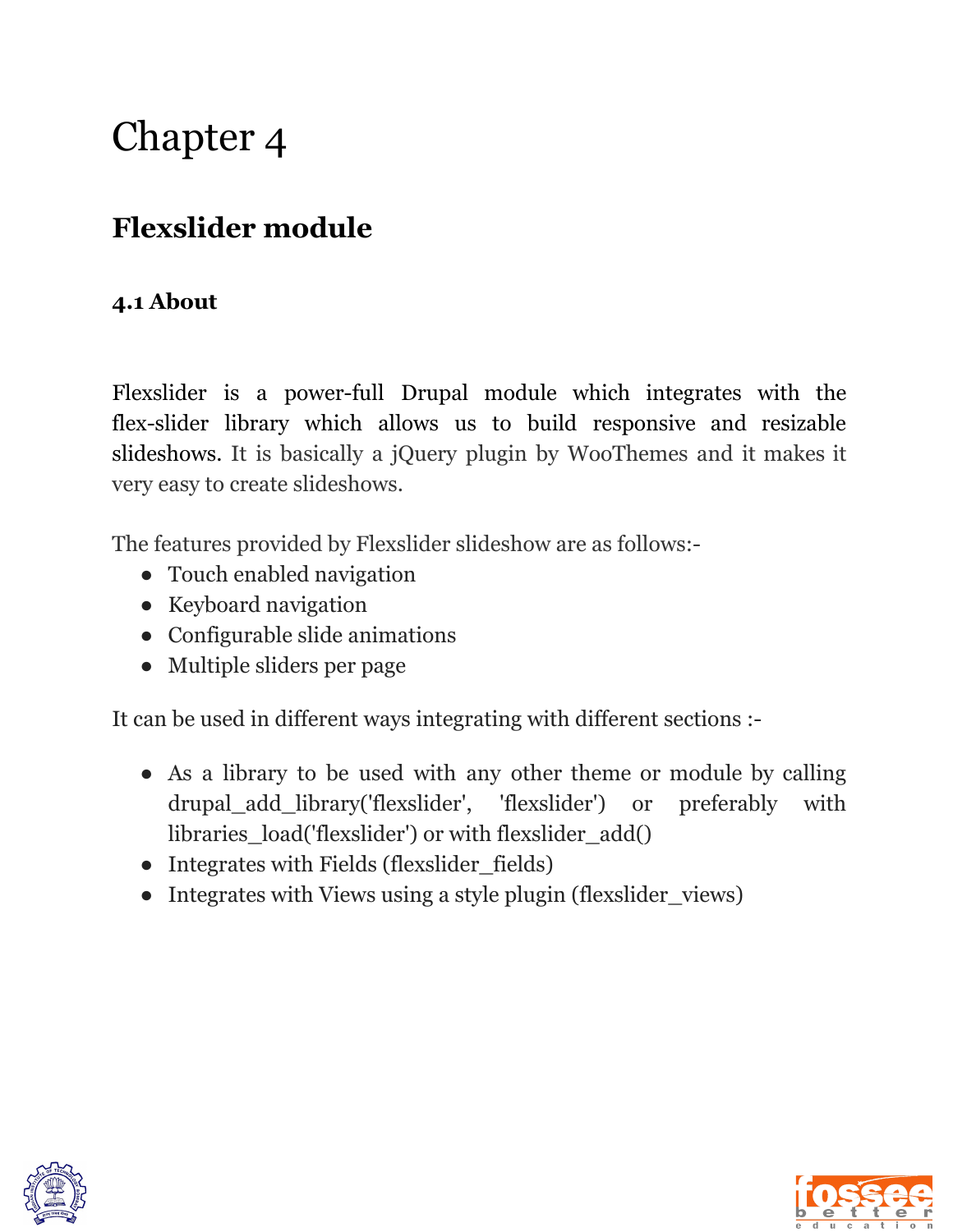#### **4.1 Configuration and Installation**

The steps followed to enable the flexslider module are as follows :-

- Dependencies of modules
	- 1. entity [browser](https://www.drupal.org/project/entity_browser)
	- 2. [libraries](https://www.drupal.org/project/libraries)
	- 3. [GIT-hub](https://github.com/woocommerce/FlexSlider) libraries
- Installation of Libraries
	- 1. The path of the required library should be as follows **C:\xampp\htdocs\nvli2\sites\all\libraries\flexslider**
	- 2. The unzip file should be renamed as "flexslider".
- After installing the given module should be enabled.
	- 1. The required libraries should be set up before enabling the modules.
- A flexslider dropdown will be enabled in the manage display of the required field.
- In a given view the required field should be edited and configured The flexslider should be selected in the **formatter** option and **flexslider full** in image style option.



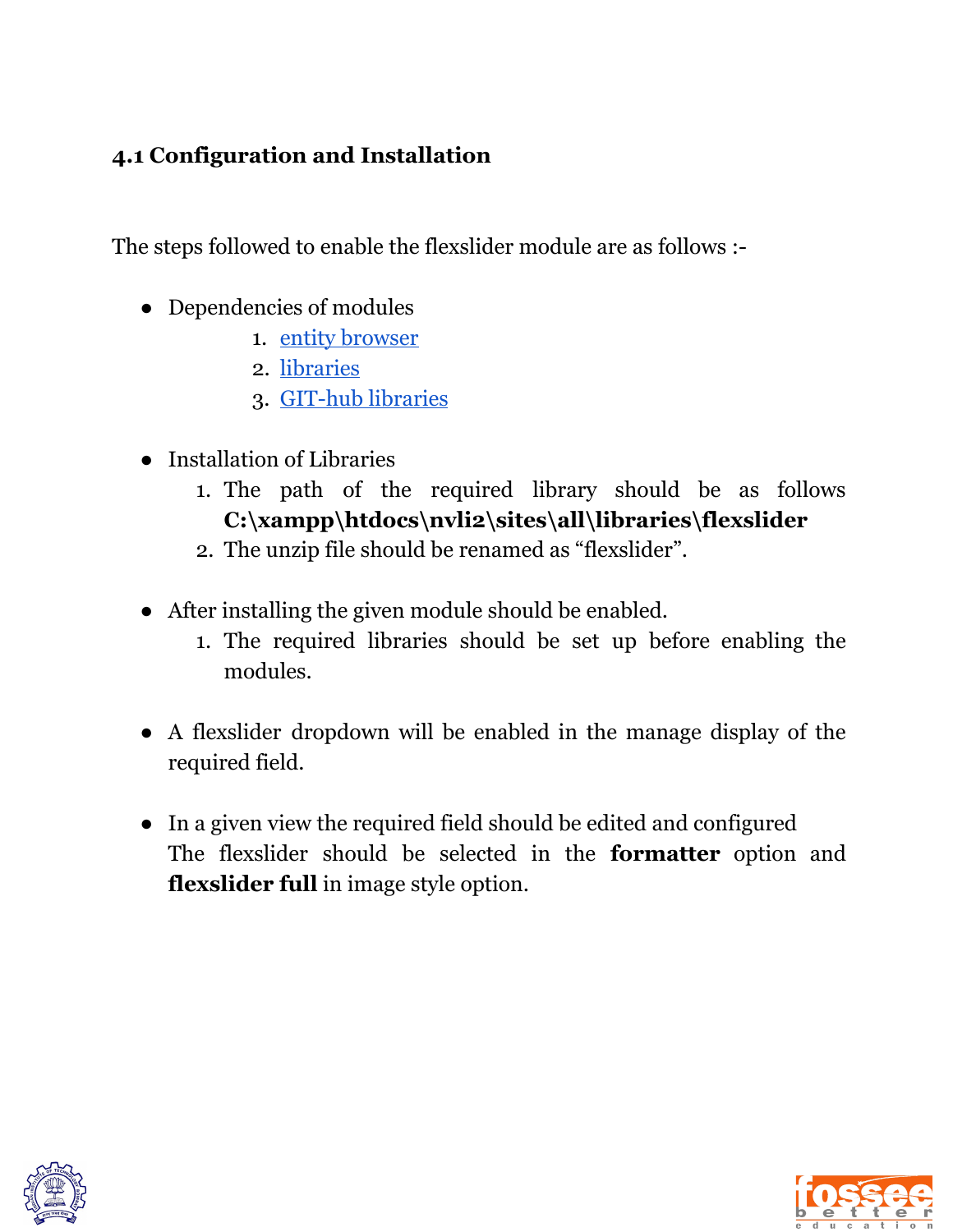## **Paragraph Module**

#### **5.1 Introduction**

Paragraphs is the new way of content creation and content presentation

It allows us to make things cleaner so that you can give more editing power to your end-users.Instead of putting all the content in one WYSIWYG body field including images and videos, end-users can now choose on-the-fly between predefined Paragraph Types independent from one another. Paragraph Types can be anything you want from a simple text block or image to a complex and configurable slideshow.

What enhancement features Paragraph module provide :-

- Add a block of text with an image left to it
- Add a slideshow between blocks of text
- Add a youtube embed between your text
- Add quotes between your content blocks

#### **5.2 Configuration and Installation**

Following are the modules to be installed :-

● [Paragraphs](https://www.drupal.org/project/paragraphs)



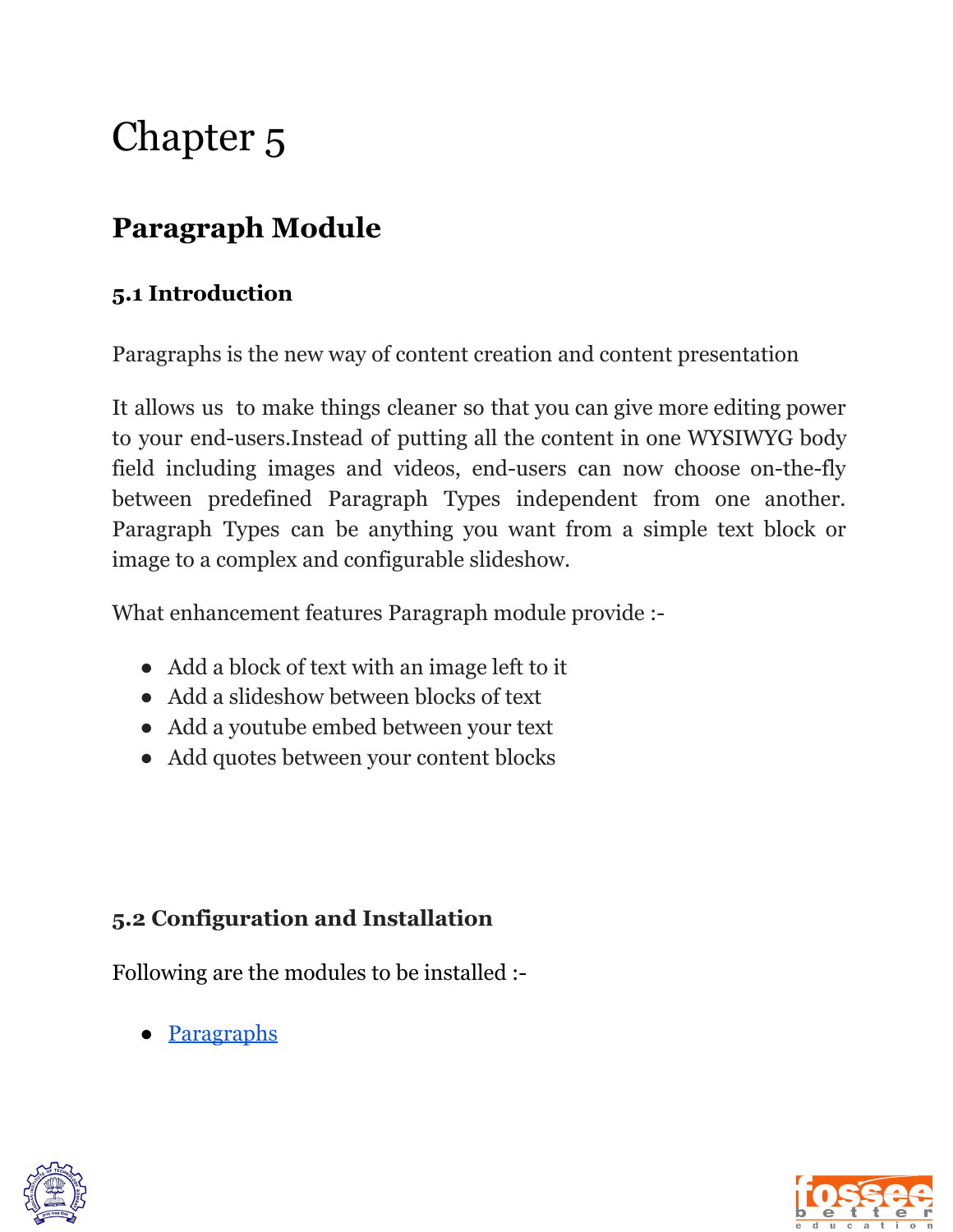Paragraphs module comes with a new "paragraphs" field type that works like Entity Reference and hence needed to have paragraph types entities

- [paragraphs](https://www.drupal.org/project/paragraphs_features) features This module provides add on features for the paragraph modules
- [paragraphs](https://www.drupal.org/project/paragraphs_previewer) previewer Provides a rendered preview of paragraph item before saving the entity.
- paragraphs [asymmetric](https://www.drupal.org/project/paragraphs_asymmetric_translation_widgets) translation widgets This module is offering asymmetric translations to paragraphs based in the paragraphs Classic widget

Dependencies of modules:-

- entity [reference](https://www.drupal.org/project/entity_reference_revisions) revision Adds an Entity Reference field type with revision support. It's based on the core Entity Reference module but allows us to reference a specific entity useful for modules like Paragraphs
- views [reference](https://www.drupal.org/project/viewsreference) field

This field in conjunction with the Paragraphs module, makes for a very powerful content management system, allowing the addition of just about any kind of content into an entity page. It does the same as the Views Reference

#### **5.3 Bootstrap Paragraphs**

The Bootstrap Paragraphs module provides a suite of content and layout [Paragraph](https://www.drupal.org/project/paragraphs) bundles made with the [Bootstrap](http://getbootstrap.com/) front-end framework.



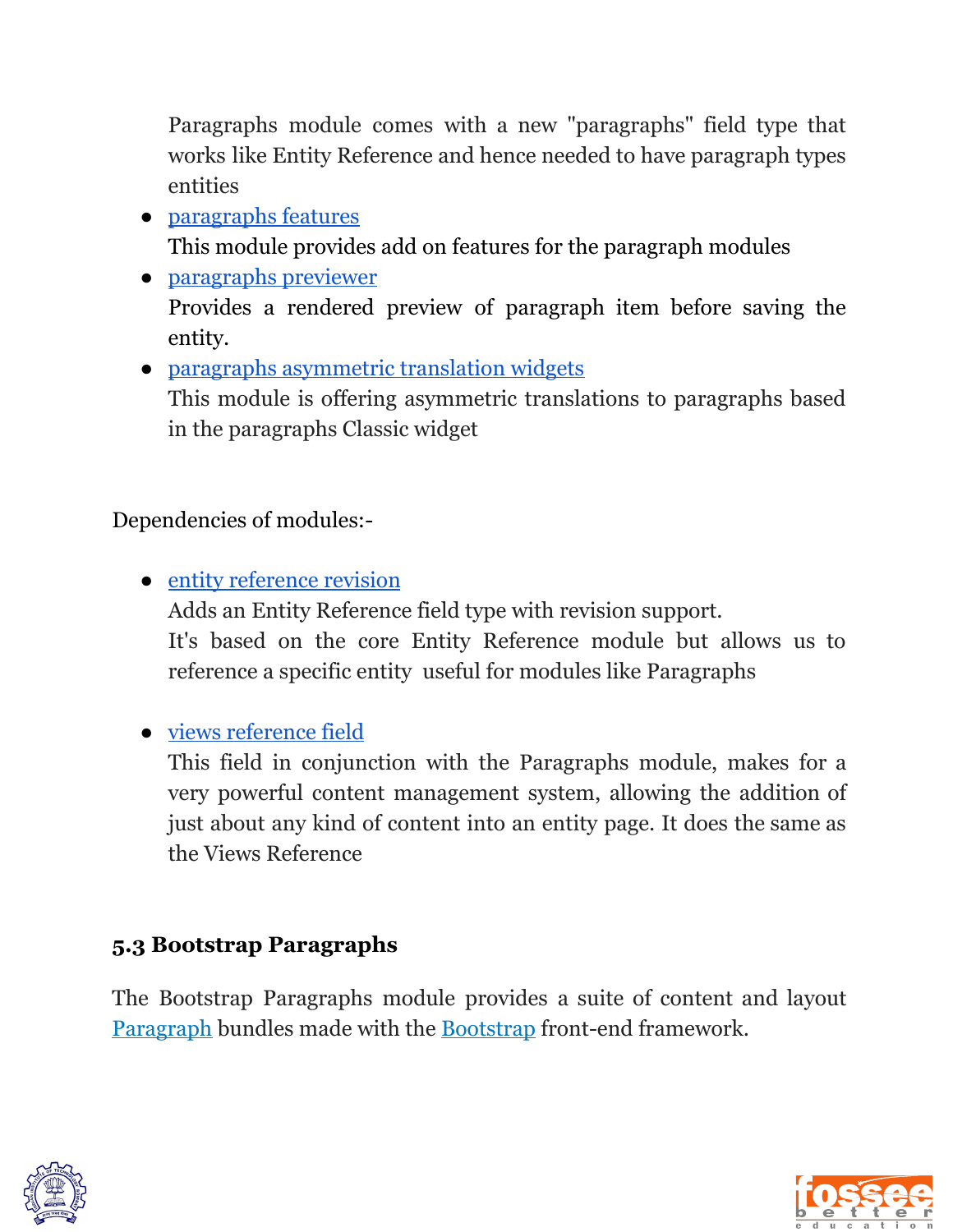Using the Bootstrap Paragraphs Drupal 8 module, we will be able to create Bootstrap features like Accordions, Carousels, Modals, Tabs, and Multi-column layouts. You can also harness the power of Drupal referencing Text, Images, Blocks, and even Views.Some Bootstrap related features modules should be installed and enabled:-

#### ● [Bootstrap](https://www.drupal.org/project/bootstrap_layouts) layouts

(machine name- bootstrap\_layouts) It provides a basic panels for bootstrap layouts

#### ● Views [bootstrap](https://www.drupal.org/project/views_bootstrap)

(machine name- views\_bootstrap) Views Bootstrap module enables you to create components following the theme structure of the Bootstrap framework all within the configuration settings of Views.

#### • <u>views bulk [operations](https://www.drupal.org/project/views_bulk_operations)</u>

(machine name- views\_bulk\_operations)This module augments Views by allowing bulk operations to be executed on the displayed rows.

#### ● [views](https://www.drupal.org/project/views_bulk_edit) bulk edit

(machine name- views\_bulk\_edit) It allows bulk updating of entity values through views bulk actions.

#### • view modes [inventory](https://www.drupal.org/project/vmi)

(machine name - vmi) This module provides a set of template content as a "View Modes" that are typically used in site

#### **5.4 Varbase Project Modules**



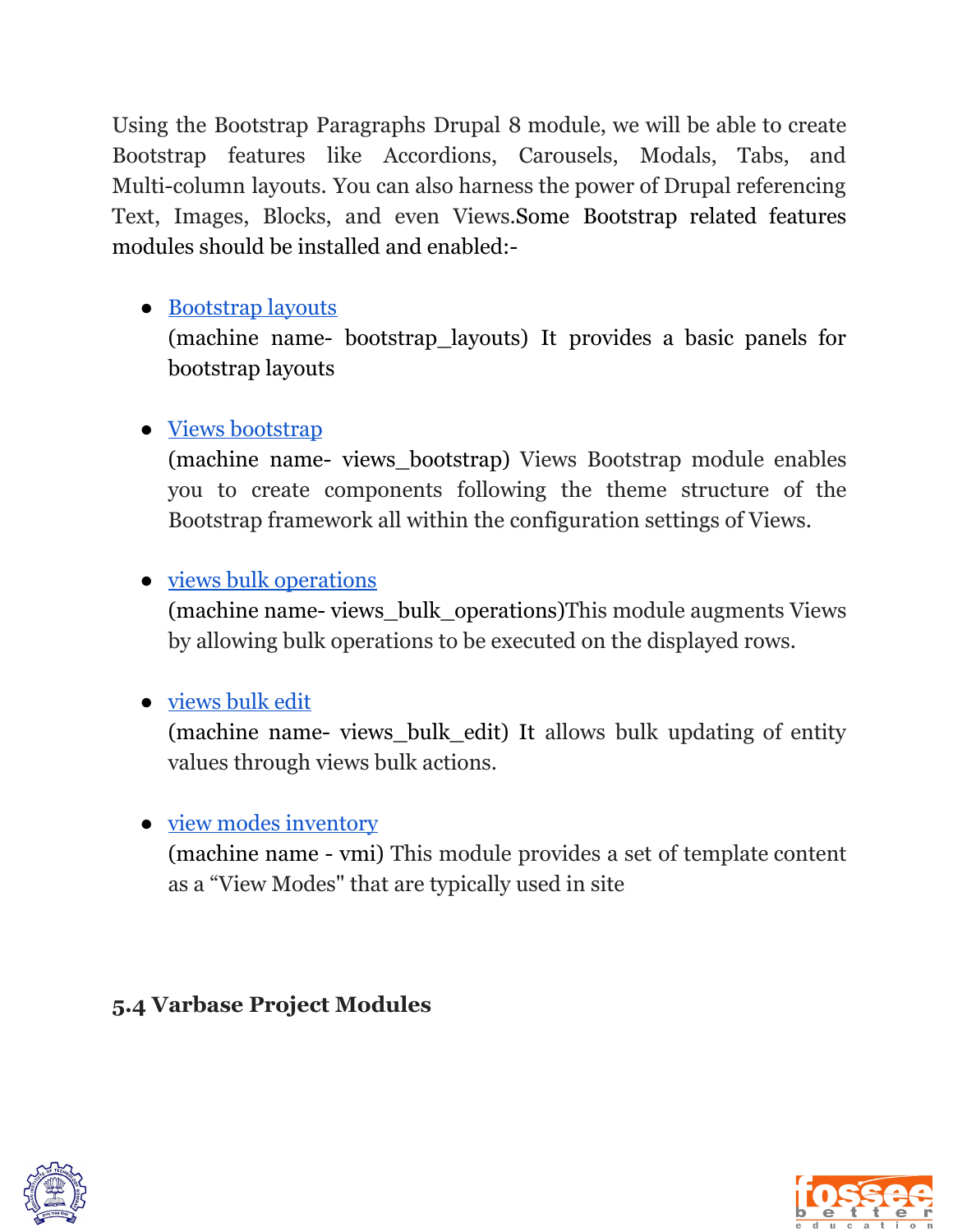All the varbase modules get enabled in any Bootstrap base theme providing more development in functionality . The Varbase modules installation and their dependencies are as follows:-

1.[Varbase](https://www.drupal.org/project/varbase_media) media

It manages type of media contents and entity browsers in the site in more enhanced way

To enable this following module should be installed:-

- [Display](https://www.drupal.org/project/ds) suite machine name- ds
- better [exposed](https://www.drupal.org/project/better_exposed_filters) filters machine name-better\_exposed\_filters
- [crop](https://www.drupal.org/project/crop) api machine name- crop
- [Dropzonejs](https://www.drupal.org/project/dropzonejs) machine name-dropzonejs,
- the following libraries for dropzone is should be downloaded [dropzone](https://github.com/enyo/dropzone) it should be kept in the folder named libraries such that the path is C:\xampp\htdocs\nvli8\libraries\dropzone
- focal [point](https://www.drupal.org/project/focal_point) machine name-focal\_point
- entity [browser](https://www.drupal.org/project/entity_browser) machine name entity\_browser
- entity [embed](https://www.drupal.org/project/entity_embed) machine name- entity embed
- views [infinite](https://www.drupal.org/project/views_infinite_scroll) scroll machine name- views\_infinite\_scroll
- inline [entity](https://www.drupal.org/project/inline_entity_form) form machine name-inline\_entity\_form
- entity browser [enhance](https://www.drupal.org/project/entity_browser_enhanced) machine nameentity\_browser\_enhanced

Now install the varbase media the contributing modules will get installed through it.

NOTE:- After every varbase installation clear the cache .

2.varbase bootstrap [paragraphs](https://www.drupal.org/project/varbase_bootstrap_paragraphs)



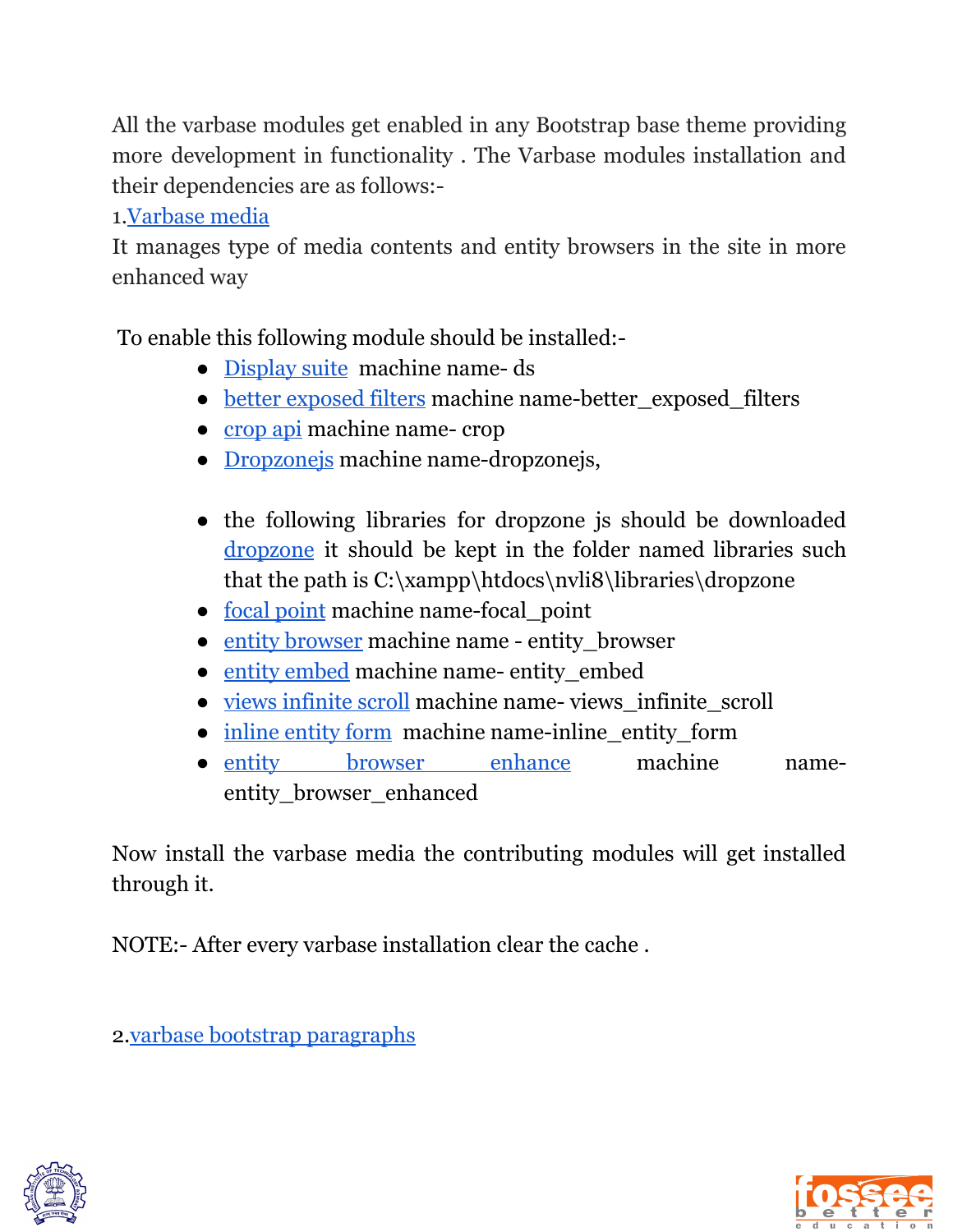After varbase media being installed the Varbase bootstrap paragraphs is also installed. Varbase bootstrap paragraphs is suite of Paragraph bundles to be used for Varbase distribution.

#### 3[.varbase](https://www.drupal.org/project/varbase_core) core

It enables the core modules of Varbase . To enable this following module should be installed:-

- [Token](https://www.drupal.org/project/token) machine name- token
- [Configuration](https://www.drupal.org/project/config_update) Update Manager machine name-config\_update
- [Config](https://www.drupal.org/project/config_filter) Filter machine name- config\_filter
- Config [Ignore](https://www.drupal.org/project/config_ignore) machine name-config\_ignore
- [Block](https://www.drupal.org/project/block_class) Class machine name- block\_class
- Advanced Text [Formatter](https://www.drupal.org/project/advanced_text_formatter) machine name-advanced text formatter

4. After Varbase core being enabled the Varbase admin should be enabled and installed. Apart Varbase admin is installed and enabled many other default core modules such as Varbase Page, Varbase Security, Varbase Tour, Varbase Development, Varbase Internationalization , Varbase Webform.



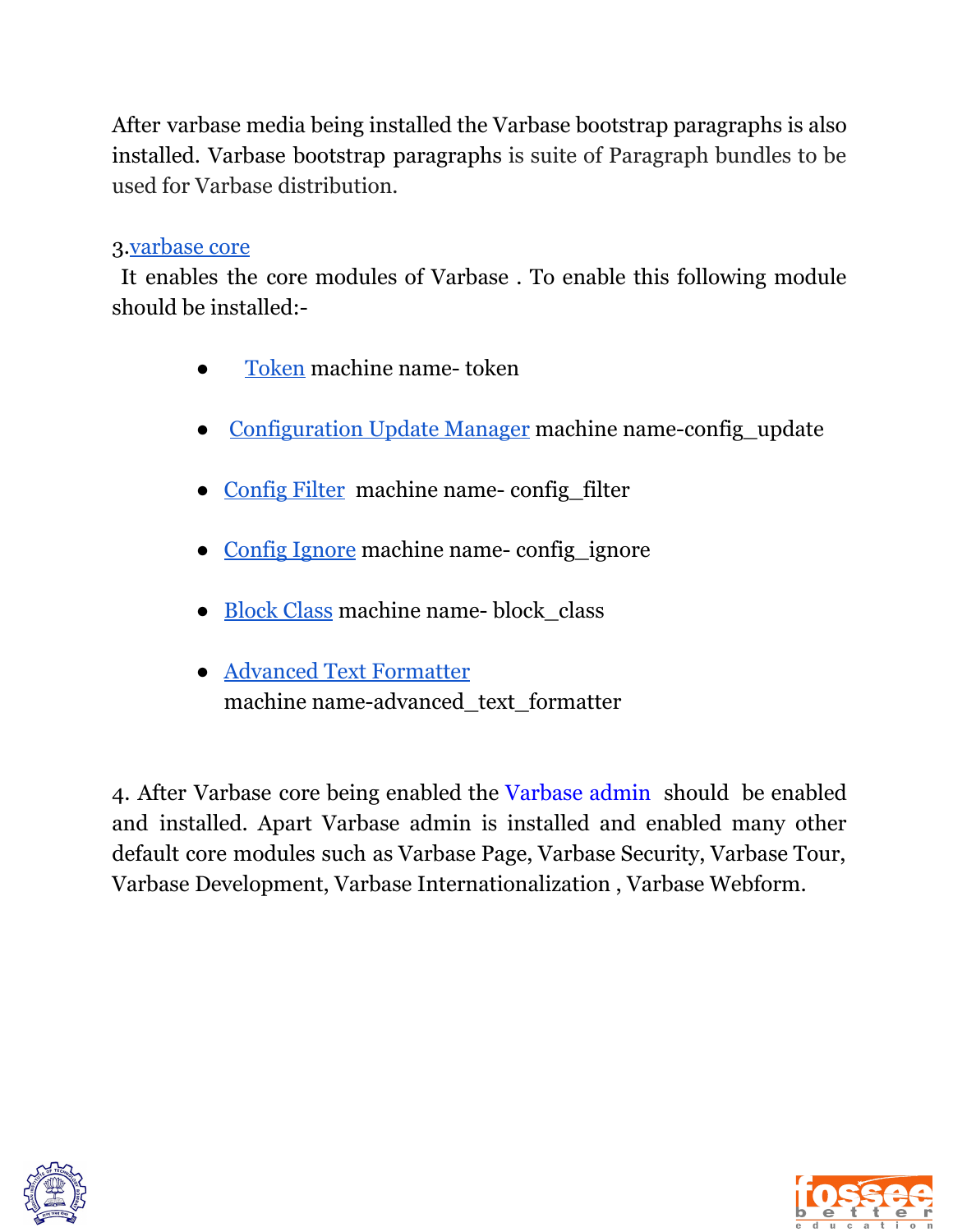#### 5. [varbase](https://www.drupal.org/project/varbase_editor) editor

Varbase Editor is a feature that integrates a rich editor into Varbase distribution.

#### 6. varbase [styleguide](https://www.drupal.org/project/varbase_styleguide)

It provides custom styling guide for components for Varbase.To enable this following module should be installed:-

● [styleguide](https://www.drupal.org/project/styleguide)

7. [varbase](https://www.drupal.org/project/varbase_landing) landing (important among Varbase module)

The layout for the editing and adding content. It provides the basis for Landing Pages, which are built to include appealing stacked components that are visually separate.

#### 8. varbase total control [dashboard](https://www.drupal.org/project/varbase_total_control)

To enable this following module should be installed:-

● total [control](https://www.drupal.org/project/total_control) machine name- total\_control

Hence,the varbase installation finishes .

(To get the slider the module [Media](https://www.drupal.org/project/varbase_heroslider_media) Hero slider can be used with [Entityqueue](https://www.drupal.org/project/entityqueue) module)



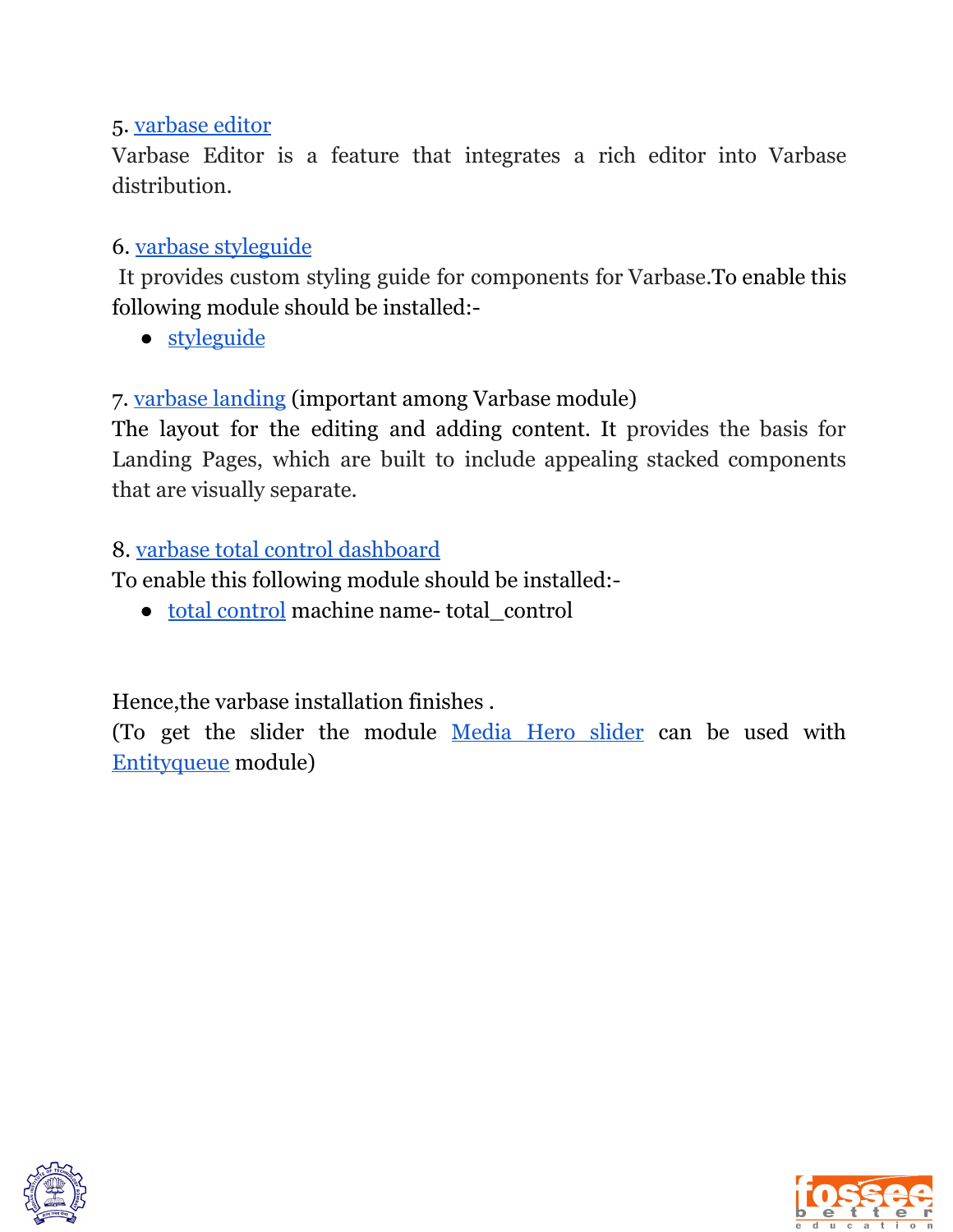#### **5.5 Configuration of Paragraph Types**

- After all the modules is enabled there will be some default paragraph types in the configuration section.
- In the Manage form display and the Manage display section some changes should be made by adding two groups the "Component title" and " Styling settings "
- The title section should be included in the component title section and all the other styling widgets should be included in the styling settings.
- Then the following widgets would appear and content will be added according to the desired view

#### **5.6 Configuration of Content Types**

- The Varbase Landing module will enable a content type called Landing page
- The given Content type should be labelled as per editor choice.
- The desired content should be edited in the mentioned Content type.



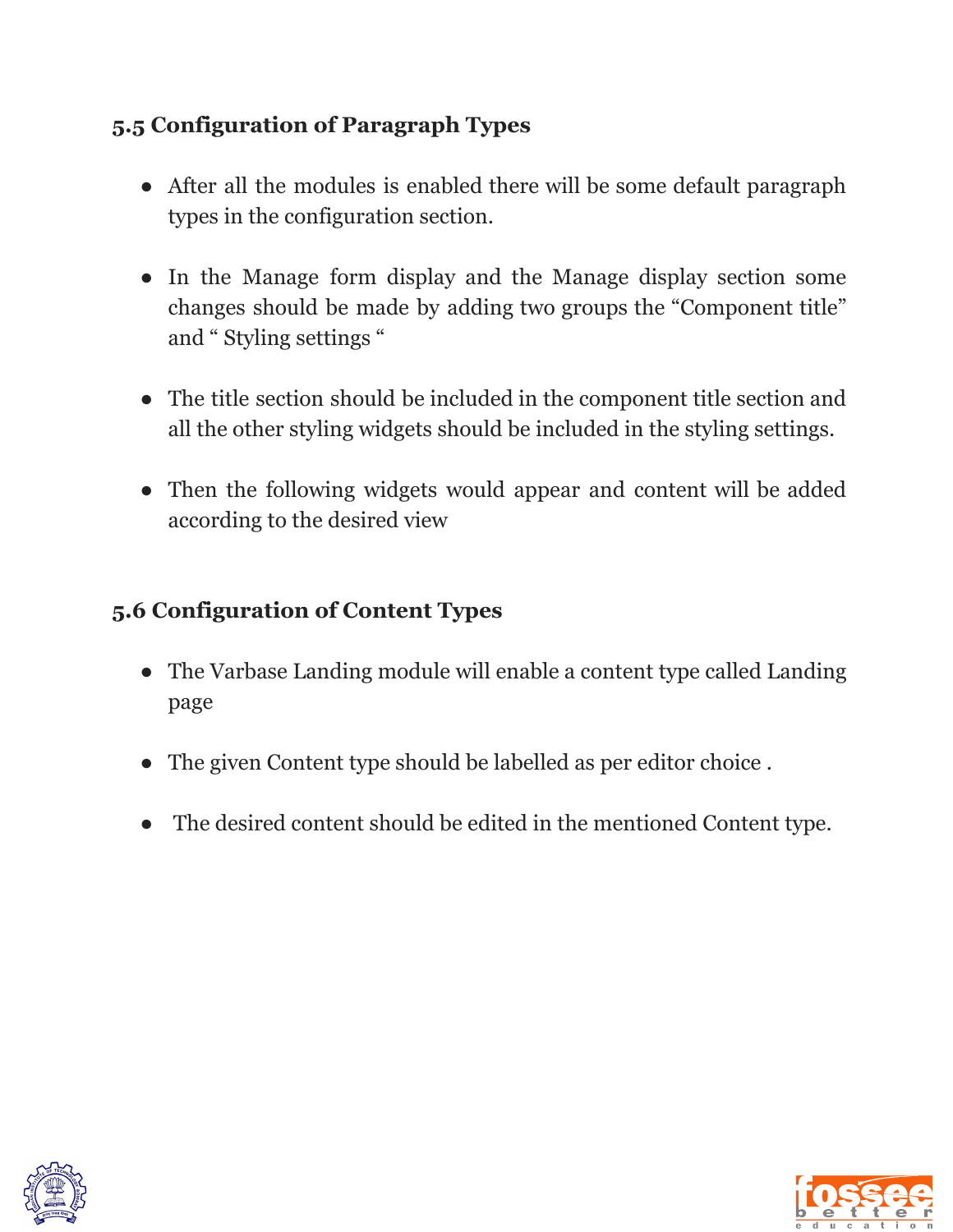## **Multiple PDF view**

#### **6.1 Settings and Configurations**

The module will let the pdf to show in this way:- (one pdf for a sample and the other pdf in the pop-up)

The module installed for this are :-

- Pop up field [group](https://www.drupal.org/project/popup_field_group)
- System stream [wrapper](https://www.drupal.org/project/system_stream_wrapper)
- Field [Group](https://www.drupal.org/project/field_group)
- [Pdf](https://www.drupal.org/project/pdf)
- To get a previewer for pdf download pdf.js libraries [Pdf.js](https://github.com/mozilla/pdf.js) (place the libraries in the following files-C:\xampp\htdocs\nvli6\libraries) After unzipping the file rename the folder in the libraries as pdf.js

**NOTE :- The Field Group Migrate module should not be enabled**



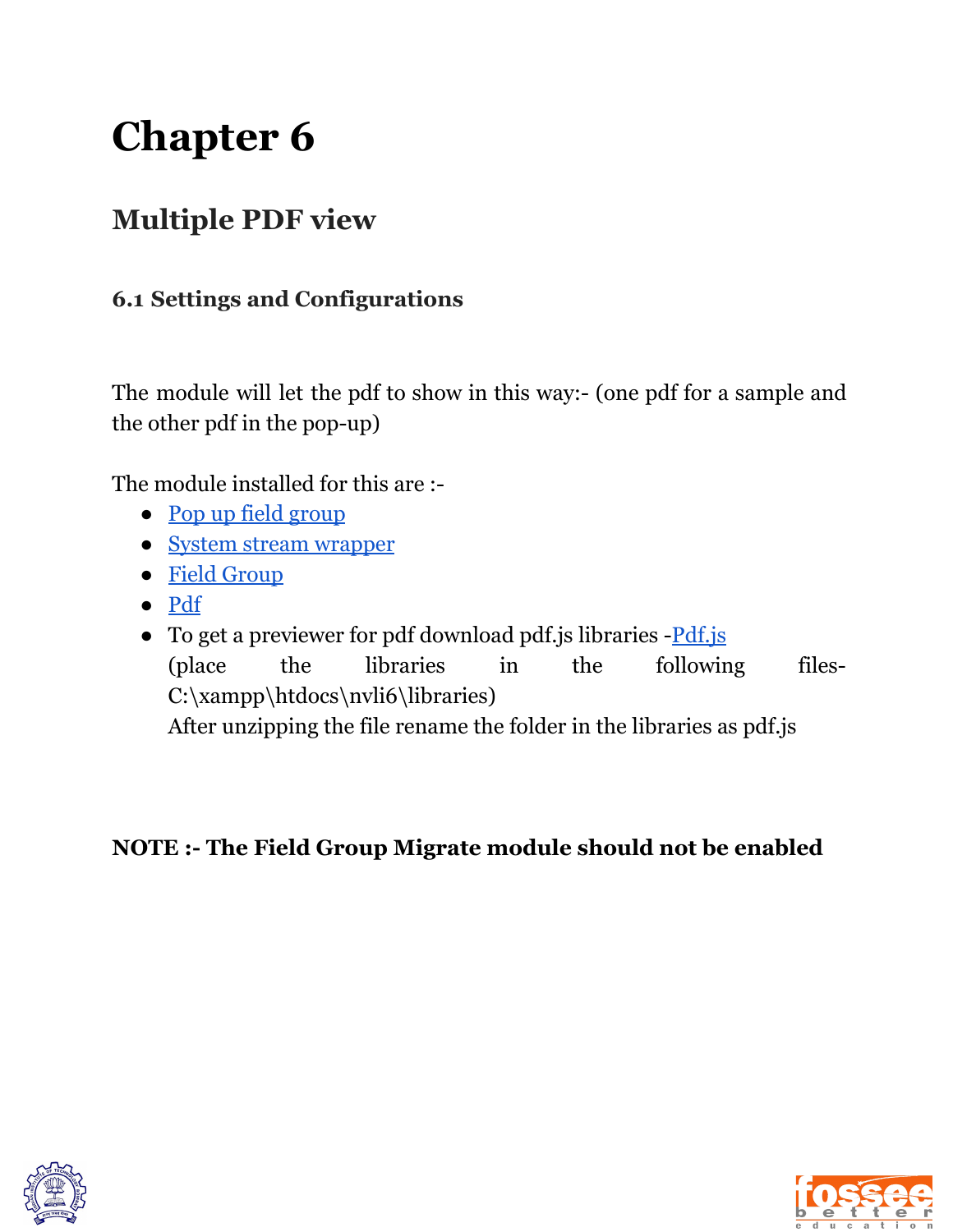- The required content type should be created and in the Manage field section the fields should be created.
- The required Field for Pdf is created using file type and in Manage form display section the widget settings should be file

#### **NOTE:- For Pop up view there must be two fields for PDf should be created.**

- In the Manage display section the following option should be selected. that enable the view of pdf.js in the instance.
- Now in Manage form display and Manage display we should go to **ADD group tab (the tab enable only after field group is installed and enabled )**
- **●** Now in ADD group button PopUP option should be selected , required label should be written in the LABEL section.
- Now the following fields and Pop up field group should be arranged in Manage form display and Manage display section as per the requirement . The file field type will come under the submenu .



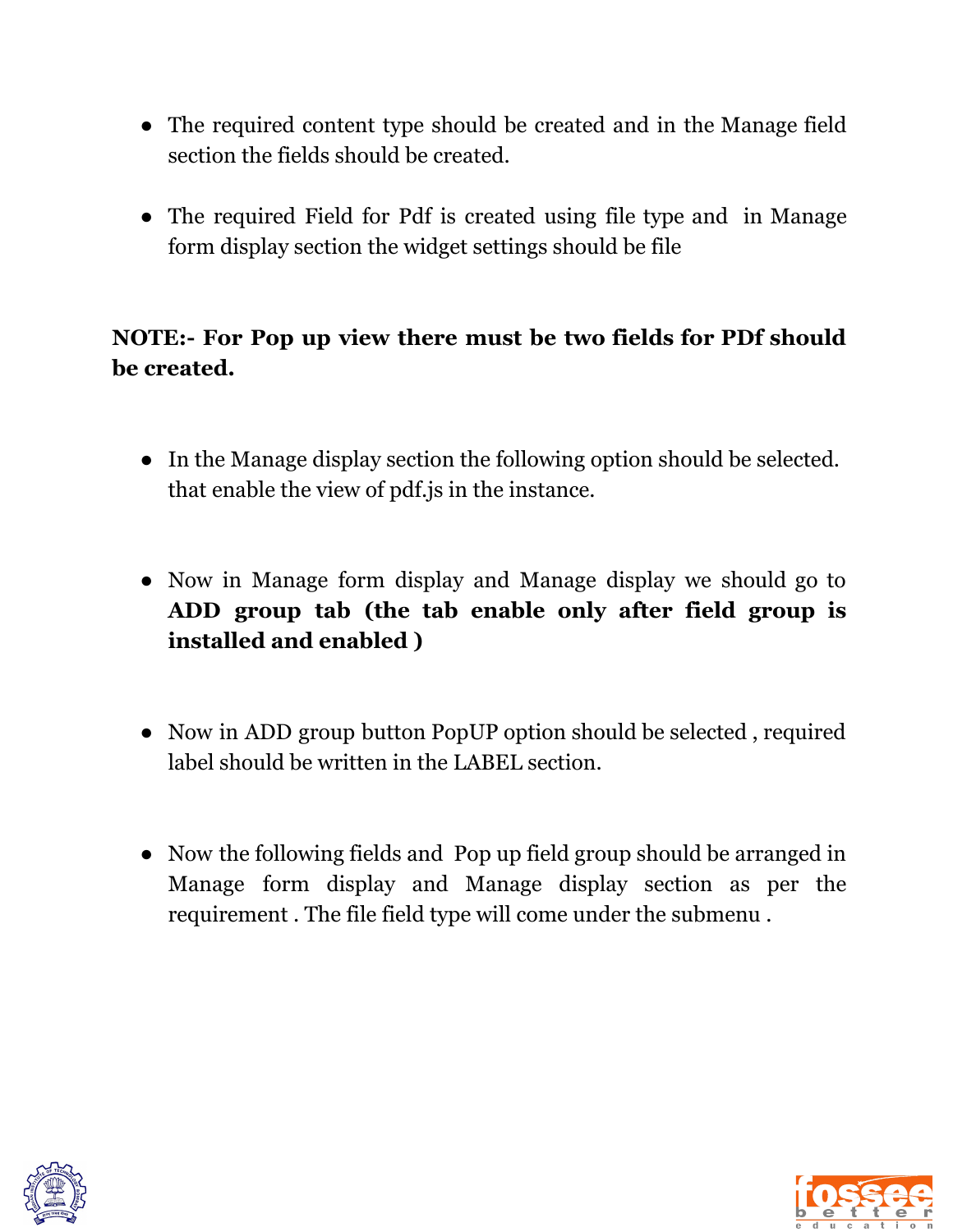### **Multiple Video view**

#### **6.1 Settings and Configurations**

The module installed for this are :-

- Pop up field [group](https://www.drupal.org/project/popup_field_group)
- System stream [wrapper](https://www.drupal.org/project/system_stream_wrapper)
- Field [Group](https://www.drupal.org/project/field_group)

NOTE:- the given module does not support the Accordion and Accordion terms in the current version of Drupal . Both options comes under the ADD group section in Manage display and Manage form display.

- <u>video [embed](https://www.drupal.org/project/video_embed_field) field</u> (To embed or play video we can also use <u>Video-js</u>)
- To show the video in tabs the field should be made as per the number of videos The field type selected is Video Embed , that comes under media section( Here i have added two videos in different tabs so two fields are made)



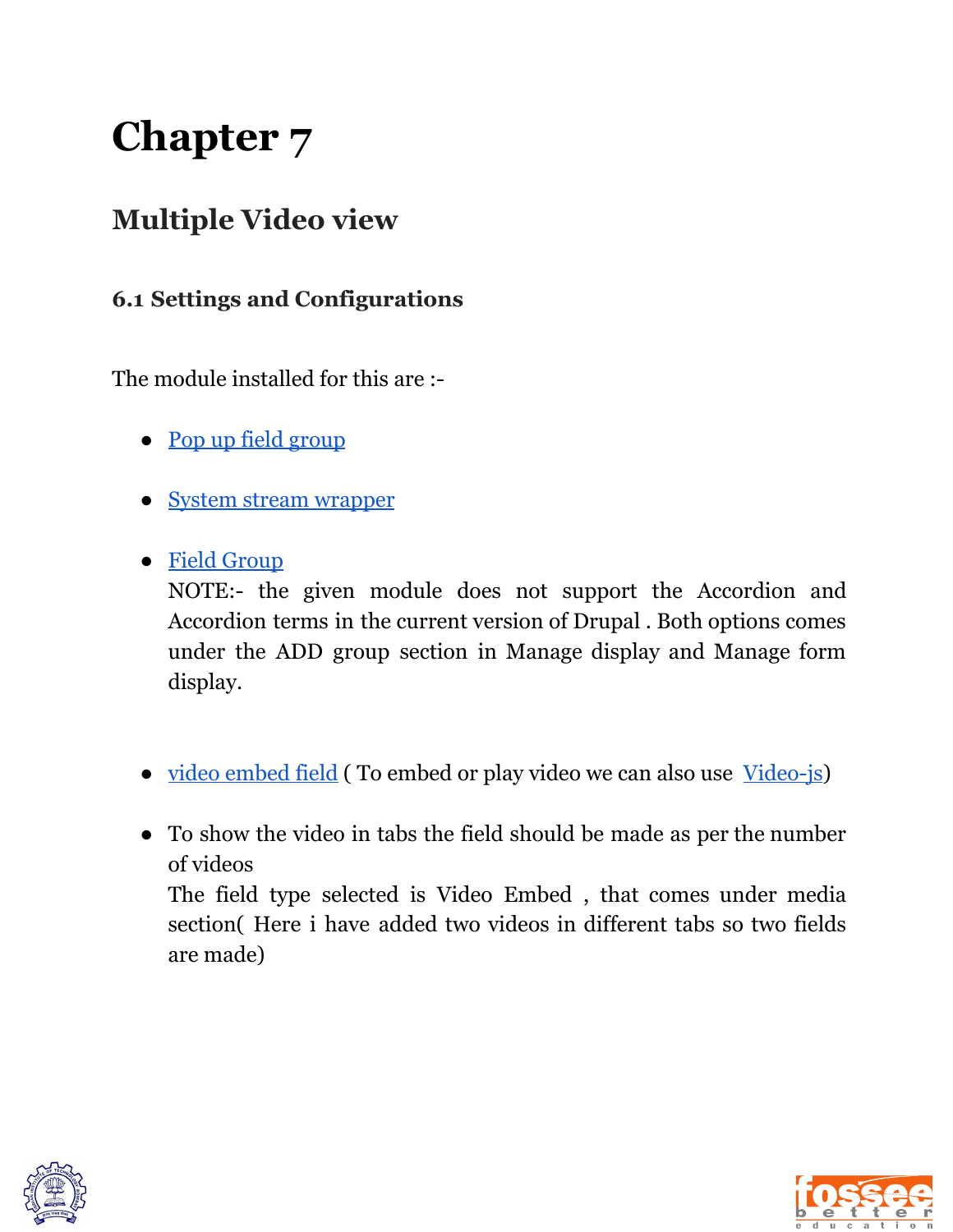- After making the required field in the Manage form display section and Manage display section Select the **ADD group** button for adding field group and select the Tabs section
- This configuration should be done in both Manage form display and Manage display .
- Hence in the content of content type the video is added to the fields the video will appear as the TABS.



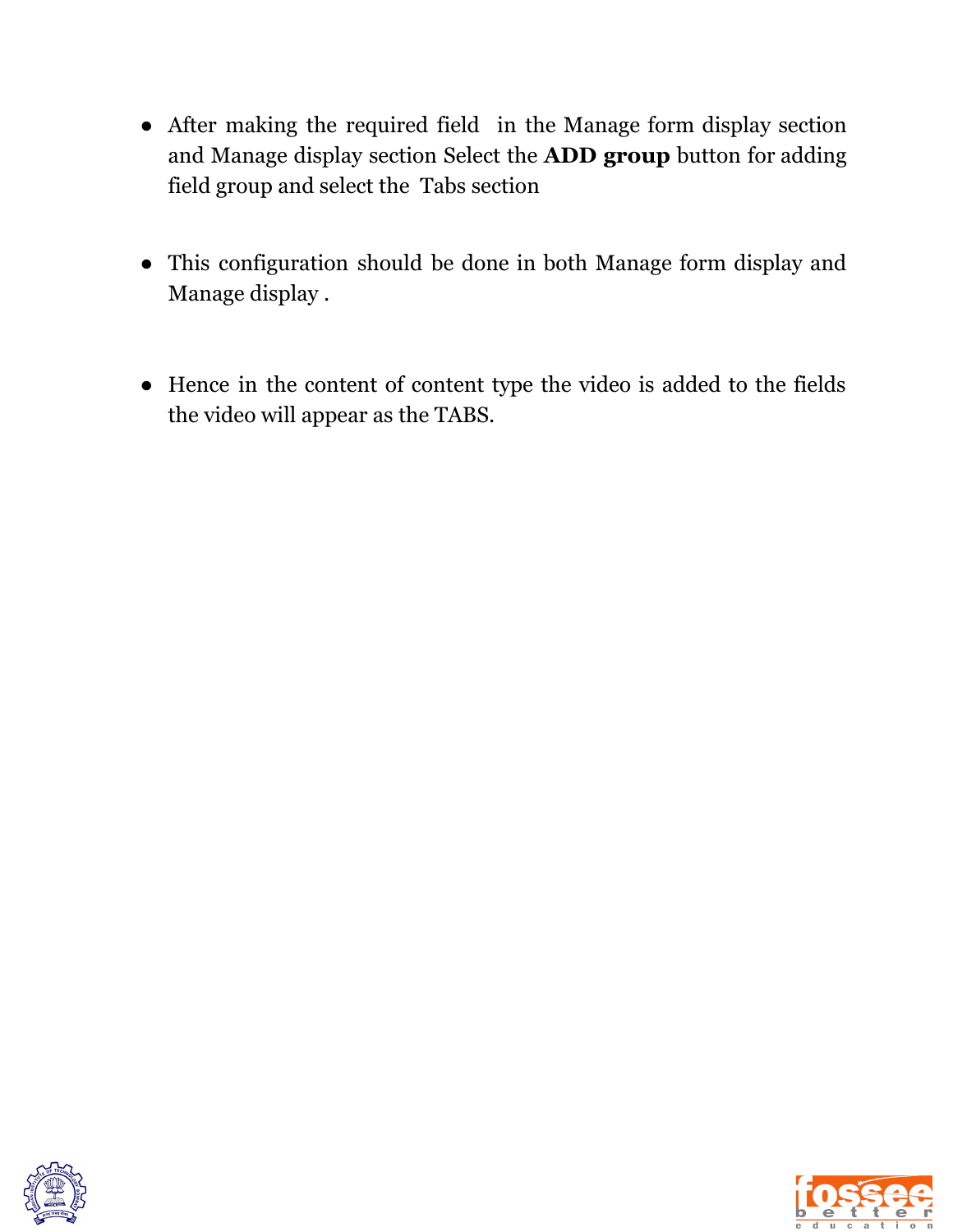### **Taxonomy**

#### **8.1 Overview**

A special structure type in Drupal 8 core ,Taxonomy helps in categorizing and filtering the content . It is basically attached as a reference entity to the content and in this way it classifies content .

So we add a vocabulary to the Taxonomy that organizes the term in the hierarchy . The vocabulary consists of the terms that further can be listed in the subterms. For example a vocabulary is created as Novels where the fiction,non-fiction sci-fi , thriller are termed in the terms . Even the terms can be subdivided into other sub-categories.

#### **8.2 Basic Configuration**

- While adding field in the content type Taxonomy term should be selected and in the field settings the desired vocabulary should be selected
- The Taxonomy field is displayed as the entity reference .
- Even while adding view we can select Taxonomy term to enable the referencing of the tags.



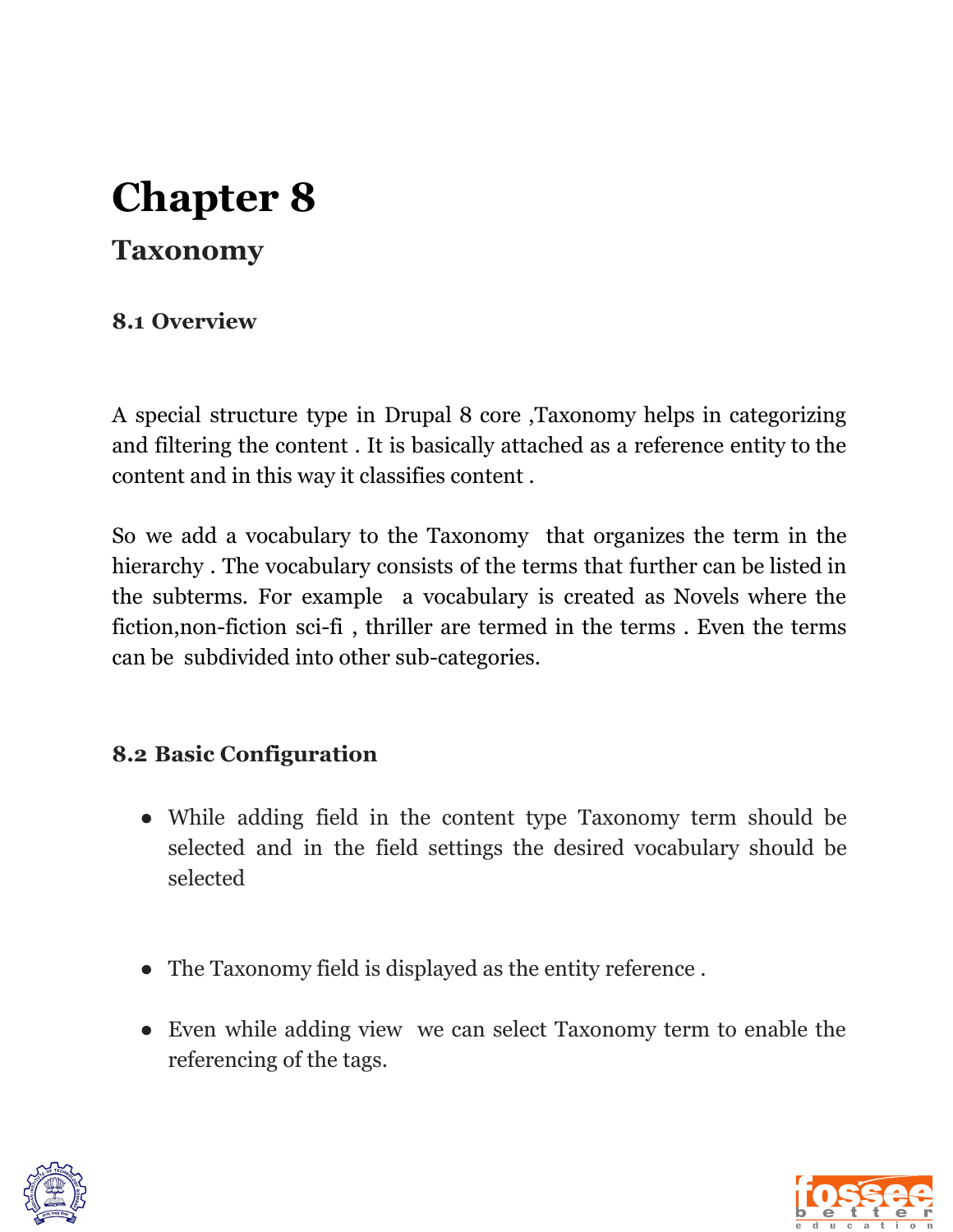#### **8.3 Aggregate settings**

The Advance view section has a special feature called Aggregate settings or Aggregate . The Core view settings enabled in Drupal 8 module provide many field and sort settings such as for the count of taxonomy terms and many more advanced applications of aggregation.

#### **8.4 Applications of Taxonomy and Aggregate settings**

Using the Advanced view settings and Taxonomy structure types we have made a Page and block showing the count of the terms of each vocabulary in Taxonomy. The configuring steps are as follows:-

- First two Vocabulary is added and random number of terms are listed in each vocabulary. For example 3 terms are listed in First vocabulary and 4 terms in second vocabulary.
- The Taxonomy term field is added in the given content type.
- Now Go to View add a page view in Show option instead of selecting Content select Taxonomy term.
- A default field Taxonomy term is created in the field option.
- In the Pager section select the option **Display a specified number of items** to show the topmost taxonomy terms used and select the number we want to view.
- In the Relationships section select the option Content with the term : Taxonomy term. Go to Add the configure fields make this relationships required.
- In the Advanced section of the view Go to the option Use aggregation check to the Aggregate instead of No , apply it .



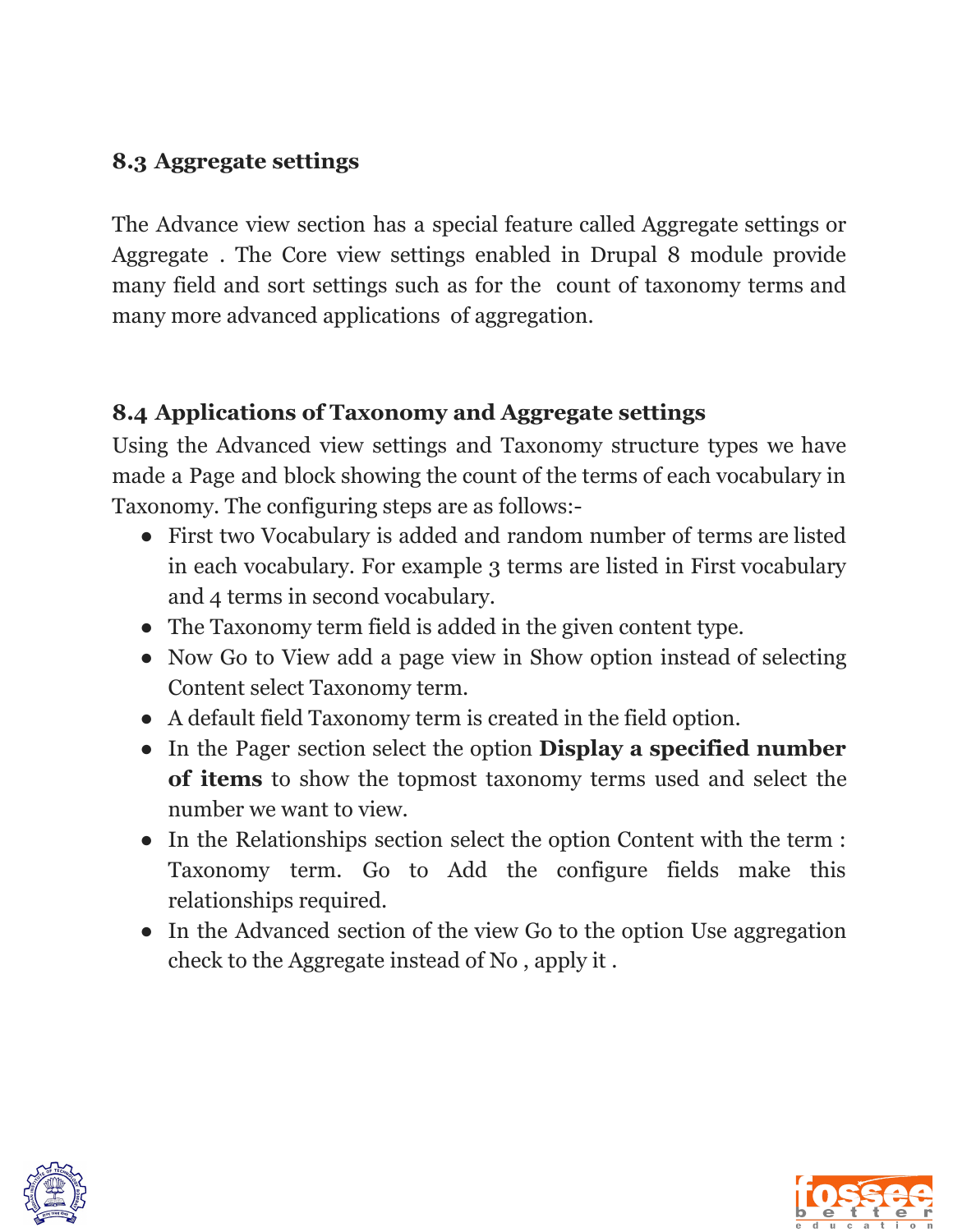- After checking the aggregation new field is created called Taxonomy term: Name | Aggregation settings.
- Go to add field and search for field Taxonomy term:Name select it , move to Add the configure fields and in the Aggregation type select COUNT , Apply and continue it (We can also remove the label, add the required prefix and suffix.)
- Now in Sort Criteria add the Taxonomy term:Term ID select it move to Add the configure fields and in the Aggregation type select COUNT , Apply and continue it, then select the Sort descending option after checking the option apply it.
- In the preview option we can see the terms arranged in the decreasing order of their count.

We can also create a block. For better view go to the show option and select the Table instead of Unformatted list.



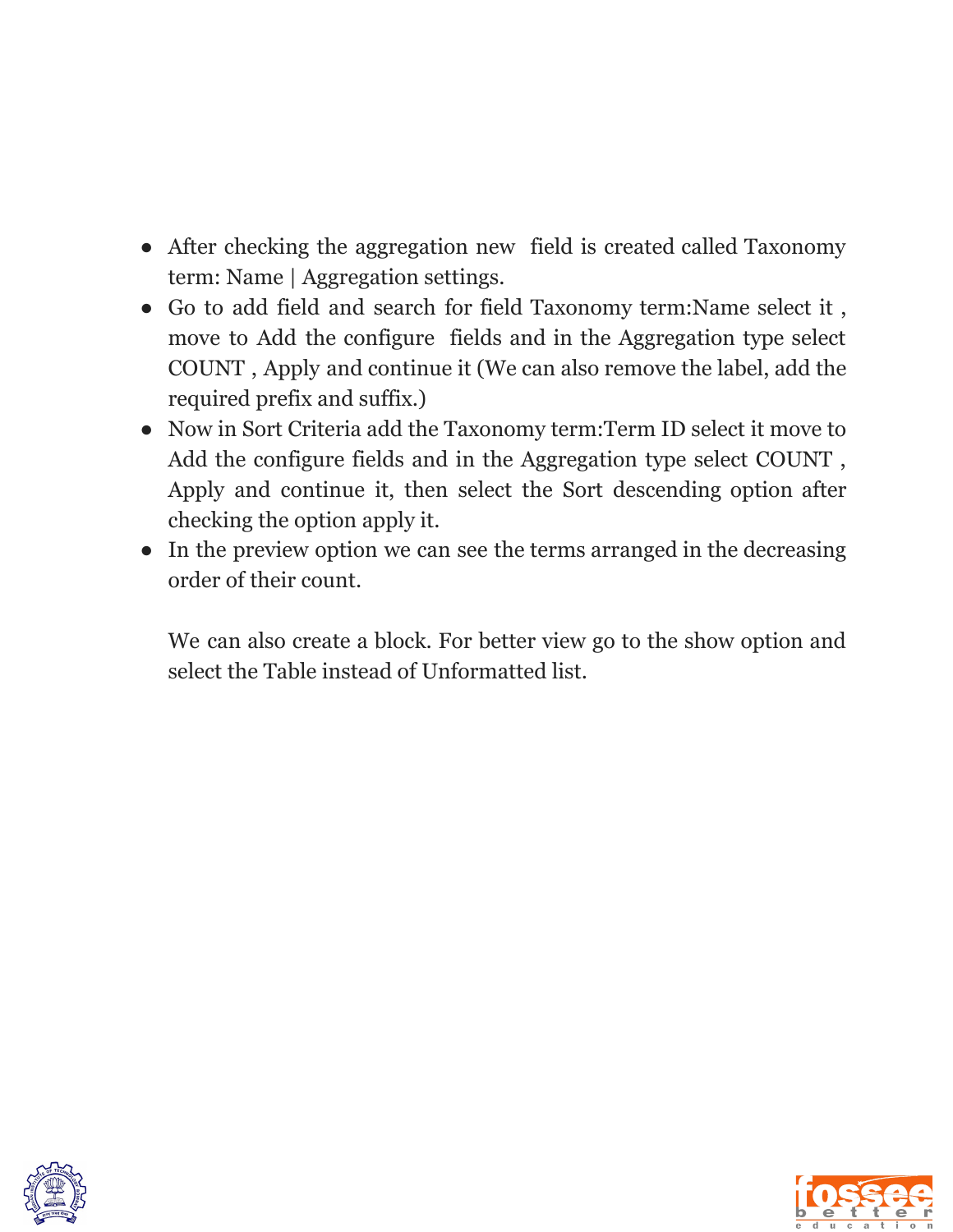#### **9.1 Contextual Filters**

The Master view block has a category for Advance view having one special filters called Contextual filters . The Contextual filters configure a view to filter dynamically rather than the filters and sorting used that provide a static view.

#### **9.2 Relationship**

Below the contextual filters we have an option for relationships , the work associated with this is to establish a relationship between two content or even two content types and a content type and taxonomy term.

#### **9.3 Application**

- 1. Using relationships and we can create a FAQ page by using a relationship called content by author in the view section.
- 2. We can use contextual filter to add a block that contains related content or that presents a list of articles by the same author.



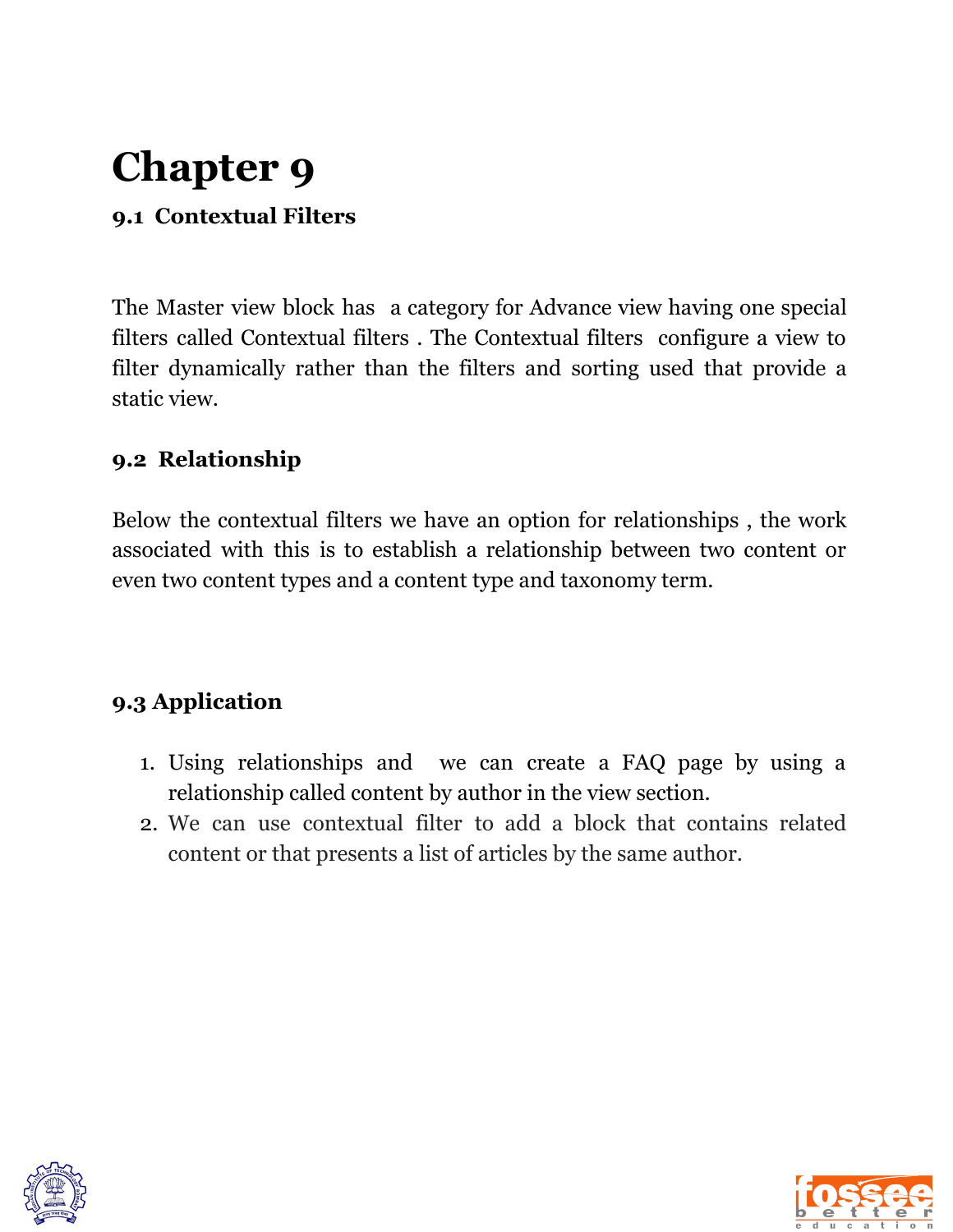### **Adding Analytics to a Drupal Website**

#### **10.1 Introduction**

Whether its an Ecommerce website or a CMS like Drupal a website analytics is a go through process.Website analytics provide us with the actual reports and analytics on how our site visitors behave on our website; who they are by their age, gender, location and even the demographic information.Website analytics tools like Google Analytics show the admin exactly which content gets the most visits, average duration, and bounce rate for the individual pages, so the admin can analyze, and optimize, for better engagement. The graphical reports on trafficking and charts showing the engagements clearly helps in building the SEO for the website.

If we browse for the top contributed analytics modules for Drupal the content shows the following two most compatible analytics for the site .



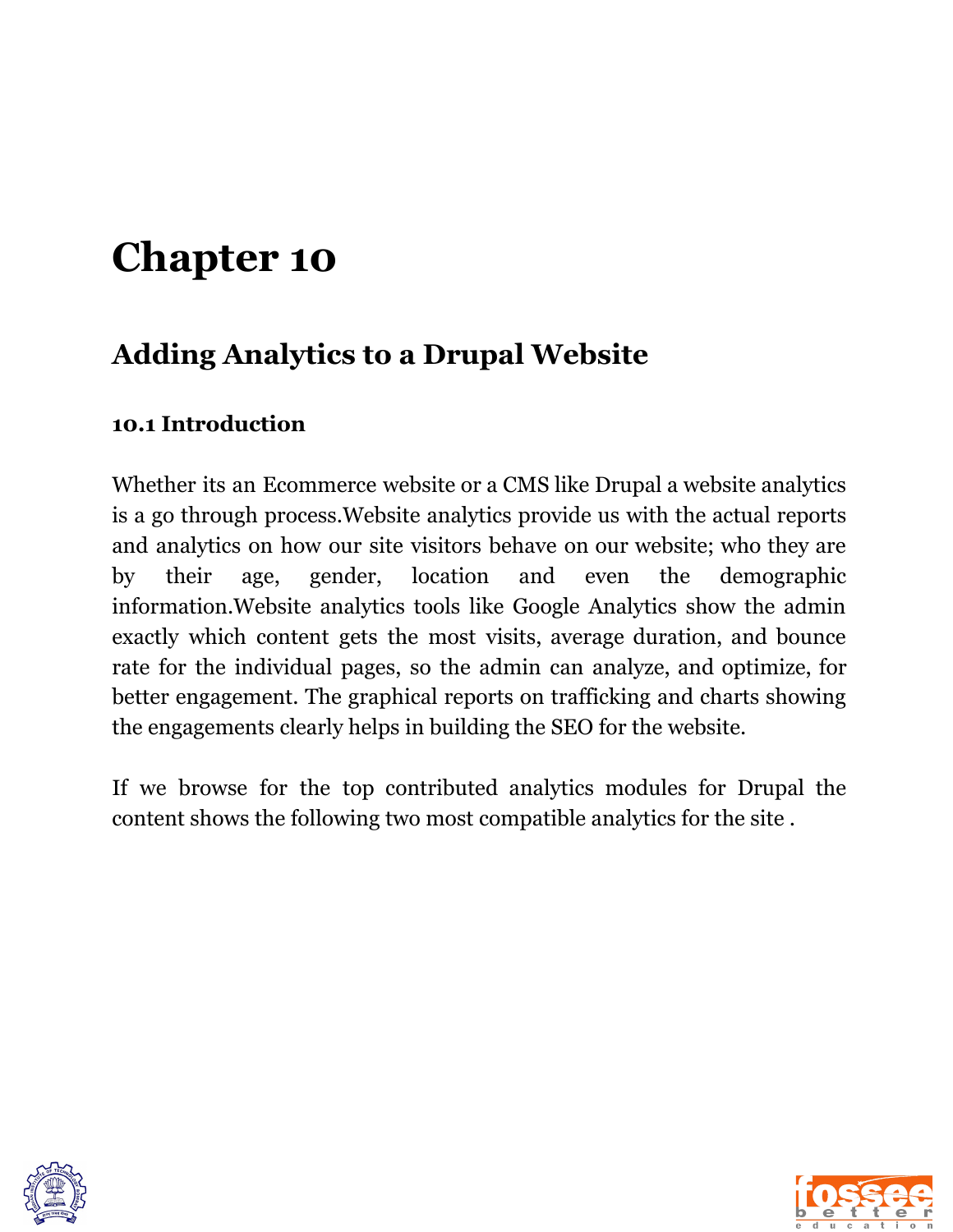#### **10.2 Google Analytics module**

The Module adds the web tracking system to your website. It allows following statistics feature to the website:-

- 1. Single/multi/cross domain tracking
- 2. Monitor the nodes or the content
- 3. Demographics and Interests reports
- 4. Anonymize visitors IP address
- 5. Cache the Google Analytics code on your local server for improved page loading times
- 6. User Id tracking across devices
- 7. Drupal messages tracking
- 8. Tracking for all the pages

Apart from this we have Google [Analytics](https://drupal.org/project/google_analytics_reports) Reports that provide graphical tracking of the website.

#### **10.2 Matomo Analytics module**

The module allows you to add the following statistics features to your site:

- Single/multi domain tracking
- Selectively track/exclude certain users, roles and pages
- Monitor what type of links are tracked (downloads, outgoing and mailto)
- Monitor what files are downloaded from your pages
- Cache the Matomo code on your local server for improved page loading times
- User Id tracking across devices
- Drupal messages tracking